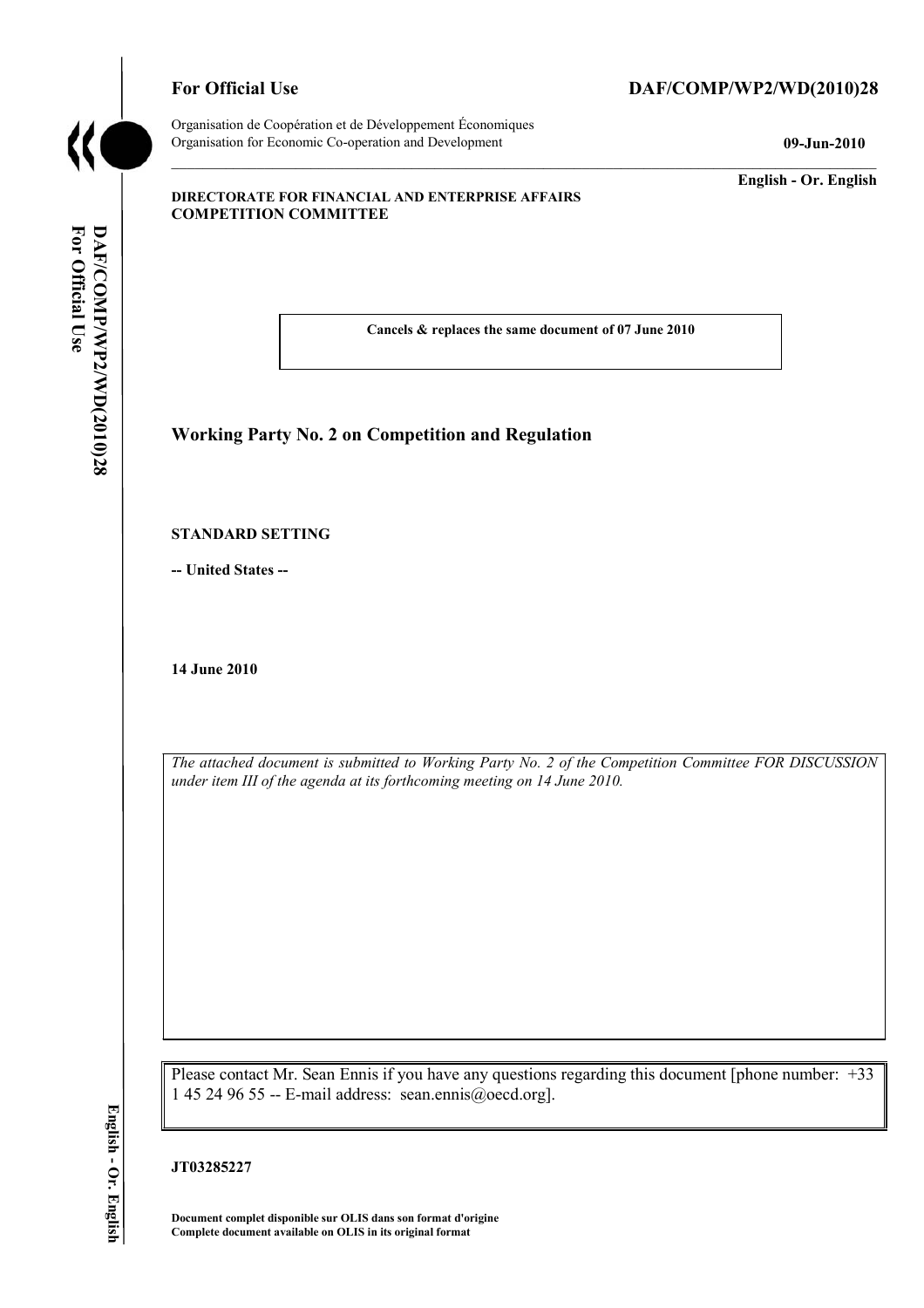## **COMPETITIVE ASPECTS OF COLLABORATIVE STANDARD SETTING**

## **1. Introduction**

on standard setting. 1. This submission by the U.S. Federal Trade Commission ("FTC") and the U.S. Department of Justice ("DOJ") [hereinafter collectively the "Agencies"] sets forth U.S. competition policy perspectives It first provides general background on the nature and effects of standards and standard setting, before briefly addressing the U.S. standard setting environment. It notes the global leadership role played by the U.S. private sector in standard setting, recognizes the procompetitive benefits of standard setting and explains how the Agencies seek to promote a procompetitive and innovative collaborative standard setting environment, through law enforcement actions and policy guidance. It then briefly surveys non-antitrust legal enforcement actions that also relate to competition policy concerns.

## **2. General background on standard setting**

## *2.1 The nature of standards and standard setting*

economy.<sup>1</sup> Standards can make products less costly for firms to produce and more valuable to consumers.<sup>2</sup> 2. "Industry standards are widely acknowledged to be one of the engines driving the modern They can increase innovation, efficiency, and consumer choice; foster public health and safety; and serve as a 'fundamental building block for international trade.'<sup>33</sup> 4 Standards enable virtually all the products we

 Subsequent footnote references, also drawn from this Report, are made to dates and page numbers of the Parts of this submission are substantially derived from U.S. Dep't of Justice & Fed. Trade Comm'n, Antitrust Enforcement and Intellectual Property Rights: Promoting Innovation and Competition (2007) (hereinafter 2007 IP Report), *available at* http://www.justice.gov/atr/public/hearings/ip/222655.pdf. Hearing Record Transcript ("Hr'g Tr.") of the 2002 joint FTC and DOJ "Hearings on Competition and Intellectual Property Law and Policy in the Knowledge Based Economy."

 $\overline{c}$  Federal Participation in the Development and Use of Voluntary Consensus Standards and in Conformity http://www.whitehouse.gov/omb/rewrite/circulars/a119/a119.html (hereinafter OMB Circular A-119). by different firms can interoperate, and (2) performance standards, which set minimum requirements for all 2 This submission is concerned with technical standards (hereinafter referred to as standards). A technical standard "includes all of the following: (1) Common and repeated use of rules, conditions,guidelines or characteristics for products or related processes and production methods, and related management systems practices. (2) The definition of terms; classification of components; delineation of procedures; specification of dimensions, materials, performance, designs, or operations; measurement of quality and quantity in describing materials, processes, products, systems, services, or practices; test methods and sampling procedures; or descriptions of fit and measurements of size or strength." OMB Circular A-119 Revised, Assessment Activities (rev. Feb. 10, 1998) ¶ 3, *available at*  The two primary types of standards are (1) interoperability standards, which guarantee that products made products in a general product category. Gregory Tassey, *Standardization in Technology-Based Markets*, 29 Res. Pol'y 587, 589-90 (2000).

<sup>2007</sup> IP Report, *supra* note 1, at 33 & n2. <sup>3</sup> "Amy A. Marasco, Standards-Setting Practices: Competition, Innovation and Consumer Welfare (Apr. 18, 2002 Hr'g Tr.), at 3-4, http://www.ftc.gov/opp/intellect/020418marasco.pdf; *see also* Janice M. Mueller, *Patent Misuse Through the Capture of Industry Standards*, 17 Berkeley Tech L. J. 623, 631-32 (2002)."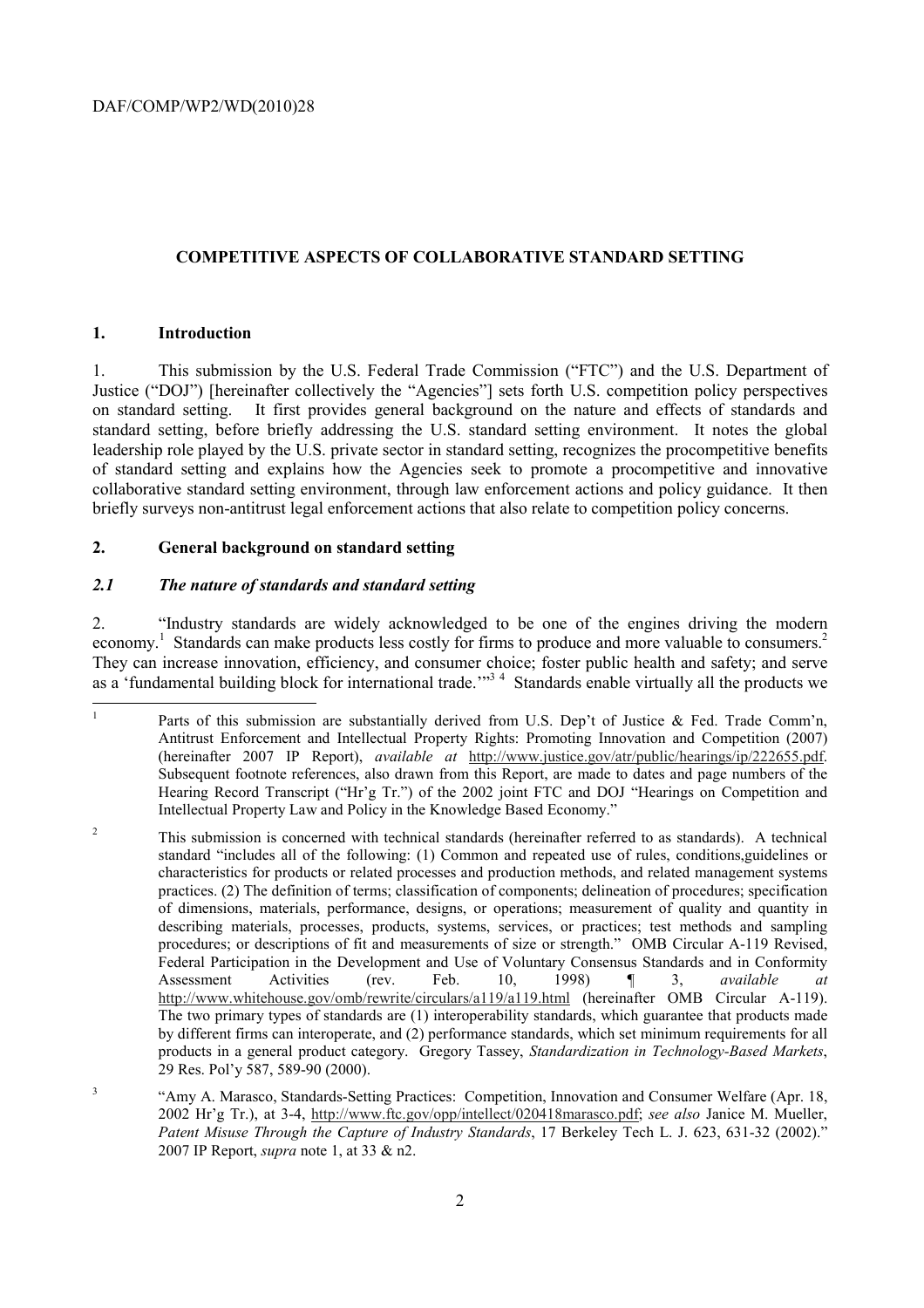rely upon in modern society, including mechanical, electrical, information, telecommunications and other systems, to interoperate.<sup>5</sup> "The most successful standards are often those that provide timely, widely adopted, and effective solutions to technical and systems problems.<sup>6</sup><sup>55</sup>

all firms, regardless of whether they participate in the process, then can use in making products.<sup>8</sup> 3. The process by which standards are developed and adopted varies. Standards development in the United States may be characterized as sector based and market led.<sup>7</sup> U.S. businesses often "collaborate to establish standards by working through standard setting organizations ("SSOs") to develop a standard that Standards also may be set in the marketplace, where firms vigorously compete, [sometimes] in a winnertake-all standards war,<sup>9</sup> to establish their own technology as the de facto standard.<sup>10</sup>"

1

5 With respect to beneficial network effects stemming from standardization-induced interoperability, see Michael L. Katz & Carl Shapiro, *Systems Competition and Network Effects*, J. Econ. Persp, Spring 1994, at 93, 109.

<sup>6</sup>*See* Andrew Updegrove, Standard Setting and Consortium Structures (Apr. 18, 2002 Hr'g Tr.), at 1-2, *available at* http://www.ftc.gov/opp/intellect/020418updegrove2.pdf. 2007 IP Report, *supra* note 1, at 33.

- organization often works closely with, and is frequently a part of, the government. <sup>7</sup> In many other countries, a single organization is designated as the major standards developer, and that
- groups as SSOs [(a term widely used in the law and economics literature)], recognizing that standard-8 "Hundreds of collaborative standard-setting groups operate worldwide, with diverse organizational structures and rules. . . . *See, e.g.*, Mark A. Lemley, *Intellectual Property Rights and Standard-Setting Organizations*, 90 Cal. L. Rev. 1889, 1904-06 (2002) (discussing the wide variation in policies among SSOs). They may be called standard development organizations, promoter's groups, joint ventures, special interest groups, or consortia. For ease of discussion, this submission will refer to all such standard-setting setting organizations vary widely in size, formality, operation, and scope." 2007 IP Report, *supra* note 1, at 33 n.5.
- what can effectively be a winner-take-all competition. *See* Carl Shapiro & Hal R. Varian, *The Art of Standards War*, Cal. Mgmt. Rev, Winter 1999, at 8. A well-known war occurred between Sony's Betamax standards for video game consoles exist, including Sony's PlayStation®3, Microsoft's Xbox 360™, and Nintendo's Wii™. Markets in which standards wars result in a single standard are typically those in which customers have compatible products. *Id*. at 14." 2007 IP Report, *supra* note 1, at 34 n.6. Of course, different standards may coexist even in an industry that has substantial network effects. A prime example <sup>9</sup> "In a 'standards war,' substitute products with incompatible designs are introduced into a market, and users' purchasing decisions ultimately establish one design as the dominant design or *de facto* standard, in format Video Cassette Recorder ('VCR') and Matsushita's VHS format VCR, which ultimately resulted in VHS becoming the *de facto* standard. However, not all competition among incompatible designs results in the establishment of a *de facto* standard. For example, multiple competing products based on varying the network effects are the greatest—i.e., those markets in which there are substantial benefits if all is the coexistence of the Microsoft Windows Operating System and Apple Computer Macintosh platforms in personal computing.
- Licensing Terms: Some Comments (Apr. 1. 2002 Hr'g Tr.), at 1 (discussing the Windows operating system <sup>10</sup>*See, e.g.*, Mueller, *supra* note 3, at 631-32; Daniel J. Gifford, Standards and Intellectual Property: as an example of a *de facto* standard chosen by the market), *available at*

 implementation of standards-related measures. The particular rules governing standards-related measures 4 The United States is a party to international trade agreements governing the development, adoption and under the World Trade Organization Agreement on Technical Barriers to Trade (TBT Agreement) and U.S. free trade agreements as well as the U.S. legal framework for implementing its standards-related trade obligations are described in the *2010 Report on Technical Barriers to Trade (TBT Report), available at*  http://www.ustr.gov/sites/default/files/REPORT%20ON%20TECHNICAL%20BARRIERS%20TO%20TR ADE%20FINALTO%20PRINTER%2025Mar09.pdf.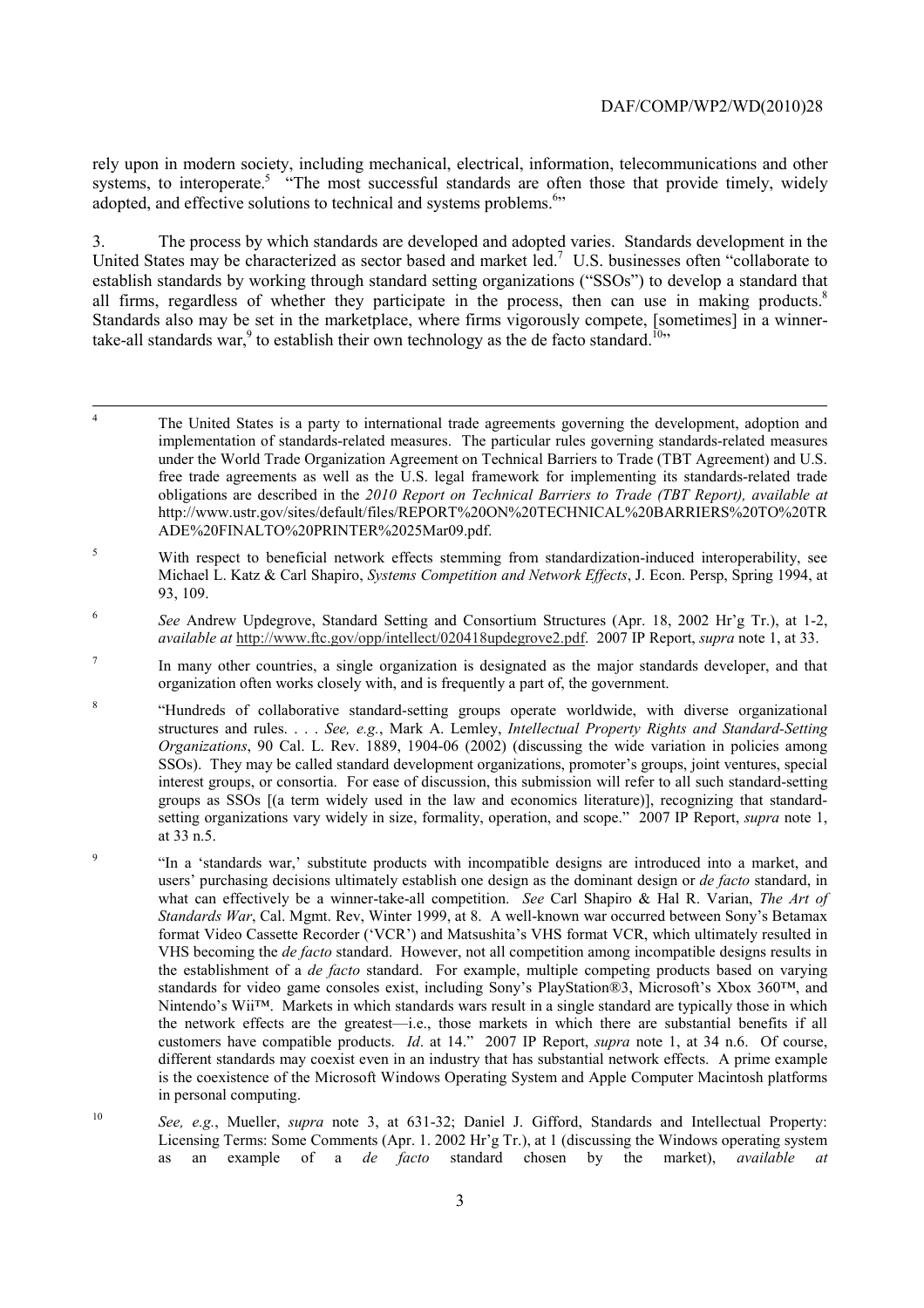## *2.2 The U.S. Government and standard setting*

objectives, except where inconsistent with law or otherwise impractical.<sup>13</sup> <sup>14</sup> Circular A-119 also provides however, remain free of government control.<sup>15</sup> The Standards Services Division ("SSD") within the U.S. in the government and in the private sector. $16$ 4. The U.S. Government ("USG"), through the National Technology Transfer and Advancement Act, and its implementing policies such as those contained in Office of Management and Budget  $({}^{\circ}$ OMB")<sup>11</sup> Circular A-119,<sup>12</sup> expresses a general preference for federal agencies' reliance on voluntary consensus standards in lieu of government-unique standards to achieve regulatory and procurement (where appropriate) for federal government agency staff participation in the activities of SSOs which, Commerce Department's National Institute of Standards and Technology ("NIST") publishes information related to standards and conformity assessment as a service to producers and users of such systems—both

Government agencies play a key role in establishing and overseeing standards that bind private parties.<sup>17</sup> 5. In pursuit of public policy goals reflected in statutes and implementing regulations, U.S. One focus of standard setting by the U.S. Government (and other governments) is to ensure compatibility in cooperative endeavors where a lack of compatibility would spawn costly confusion or inefficient variety.<sup>18</sup> The U.S. Government favors "performance standards" that express requirements in terms of outcomes rather than specifying the means to those ends. They are generally superior to engineering or

 http://www.ftc.gov/opp/intellect/020418danieljgifford.pdf. Of course, as described *supra* note 9, multiple competing standards may coexist in certain industries, reflecting differences in consumer tastes.

- $1\,1$ 11 OMB is the agency that oversees overall management of the Executive Branch of the U.S. Federal Government.
- <sup>12</sup>*See* OMB Circular A-119, *supra* note 2.

1

- $13$  associated with developing and maintaining standards and decreases the burdens of complying with agency regulation; (2) it provides incentives and opportunities to establish standards that serve national needs; and through standard harmonization. *Id.* at ¶ 2. 13 Encouraging reliance on voluntary standards supports the following USG goals: (1) it reduces USG costs (3) it encourages long-term growth for U.S. enterprises by promoting efficiency and economic competition
- (2009), *available at* http://ts.nist.gov/Standards/upload/Use-of-Voluntary-Standards-in-Support-of-US-<sup>14</sup> For a description of the U.S. legal and institutional framework regarding the use of standards in support of regulation, see *Report on the Use of Voluntary Standards in Support of Regulation in the United States*  Regulation.pdf.
- 15 Moreover, USG staff participation does not imply government endorsement of a standard. OMB Circular A-119, *supra* note 2, ¶7.e.
- 16 16 NIST also provides a good overview of the role of the private sector in U.S. standard setting in the NIST publication entitled NISTIR 7614, *The ABC's of Standards Activities* (Aug. 2009), *available at*  http://ts.nist.gov/Standards/Information/upload/NISTIR-7614.pdf.
- <sup>17</sup> The brief discussion of USG agency standards activities in paragraphs 5-7 (and of state standard-setting activities in paragraph 8) is merely meant to be illustrative.
- *Network Effects*, 3 Handbook of Indus. Org. § 3.1, at 2007 (2007). The authors cite as examples nationally <sup>18</sup>*See* Joseph Farrell and Paul Klemperer, *Coordination and Lock-in: Competition with Switching Costs and*  mandated standards requiring everyone to drive on the same side of the road, and establishing broadcast frequencies and mobile phone standards. The authors caution that governments should not always seek rapid standardization when the merits of competing standards are unclear, and that governments are wise in seldom intervening to displace an established standard because it is deemed inefficient. The authors point out that governments may be inexpert, that standards may need to evolve, and (partly as a result) compliance may not be clear. *See id.*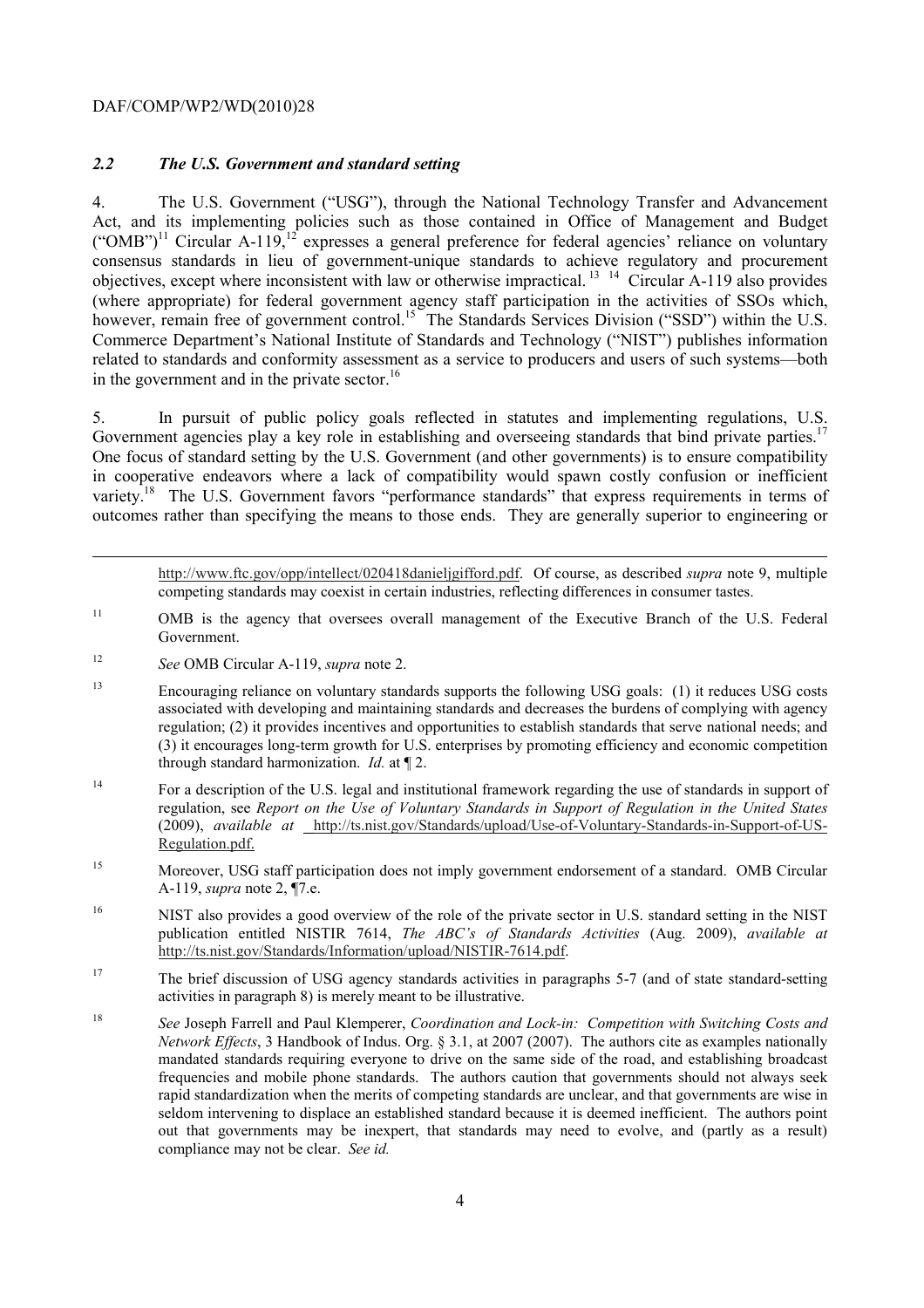design standards because performance standards give the regulated parties the flexibility to achieve regulatory objectives in the most cost-effective way.<sup>19</sup>

 Telecommunications Bureau, the Federal Communications Commission ("FCC") oversees the licensing of needs of businesses, aircraft and ship operators, and individuals.<sup>20</sup> 6. Some U.S. Government agencies establish technical regulations that mandate compliance with standards as the result of specific statutory responsibilities. For example, through its Wireless spectrum frequencies to private users and regulates the use of radio spectrum to fulfill the communications

maximum flexibility to meet mandated requirements. U.S. Government agencies, such as, for example, the 7. Most government standard setting activities, however, focus on performance standards, without reference to specific technologies or interoperability requirements. This provides industry with the maximum flexibility to meet mandated requirements. U.S. Government agencies, such as, for example, the Consumer Product Safety Commission ("CPSC"),<sup>21</sup> the Food and Drug Administration ("FDA"),<sup>22</sup> and the Environmental Protection Agency ("EPA"), $^{23}$  may set safety, health, and environmental requirements designed to protect the public, but they rely on voluntary consensus standards, where possible, to meet their regulatory objectives.

pollution in California.<sup>24</sup> 8. In addition, U.S. state and local governments may also opt to mandate compliance with standards to meet their particular subfederal or local policy objectives. For example, the California Air Resources Board ("CARB") promulgates a variety of regulatory ambient air quality requirements designed to limit air

# **3. Potential procompetitive benefits of collaborative standard setting**

 U.S. Supreme Court has stated that when "private associations promulgate safety standards based on the 9. In many contexts, the collaborative standard setting process can produce substantial benefits. The merits of objective expert judgments and through procedures that prevent the standard-setting process from being biased by members with economic interests in stifling product competition… those private standards can have significant procompetitive advantages." <sup>25</sup> As the FTC has noted, "[t]ypically, the procompetitive benefits of standard setting outweigh the loss of market competition. For this reason, antitrust enforcement has shown a high degree of acceptance of, and tolerance for, standard-setting activities."<sup>26</sup> DOJ has

 19 OMB Circular A-4, *Regulatory Analysis*, at 8 (Sept. 17, 2003), *available at*  http://www.whitehouse.gov/OMB/circulars/a004/a-4.pdf.

<sup>20</sup> 20 The role of the FCC's Wireless Communications Bureau is delineated at http://wireless.fcc.gov/. The FCC also plays a pivotal regulatory role with regard to the U.S. adoption of a digital television standard. *See*  http://www.dtv.gov/. Other regulatory functions carried out by the FCC are described at http://www.fcc.gov/aboutus.html.

<sup>&</sup>lt;sup>21</sup> For a listing of mandatory government product safety standards issued by the CPSC, as well as nonmandatory voluntary standards, see http://www.cpsc.gov/cgi-bin/regs.aspx.

 $22$  $22$  The FDA's regulations governing food safety standards are found at http://www.access.gpo.gov/nara/cfr/waisidx\_08/21cfr130\_08.html.

<sup>&</sup>lt;sup>23</sup> The EPA, for example, establishes standards that require specified reductions in emissions of hazardous air pollutants. For a description of these standards, see http://www.epa.gov/lawsregs/laws/caa.html.

<sup>&</sup>lt;sup>24</sup> CARB's ambient air quality standards are set forth at http://www.epa.gov/lawsregs/laws/caa.html. They are stricter than EPA standards in several respects.

<sup>25</sup> Allied Tube & Conduit Corp. v. Indian Head, Inc., 486 U.S. 492, 501 (1988).

<sup>26</sup>*In re* Rambus, Inc., Docket No. 9302 (Opinion of the Commission filed Aug. 2, 2006), at 3, *available at*  http://www.ftc.gov/os/adjpro/d9302/060802commissionopinion.pdf.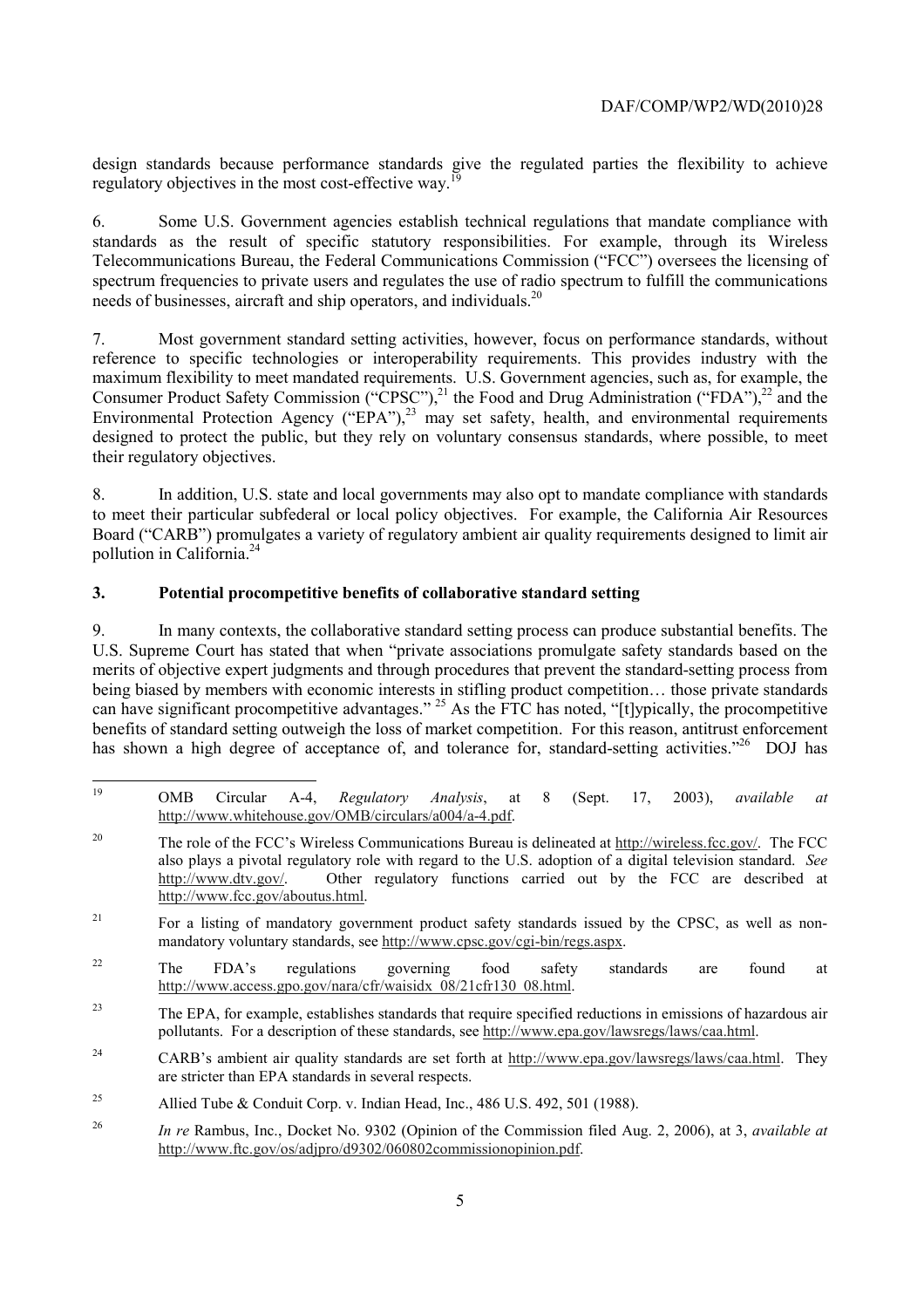have network effects.<sup>29</sup> In such markets, consumers' individual decisions may lead them to choose provide leadership that prevents this situation from occurring. In short, competition that centers on a particular standard may be very socially beneficial and this reflects the general nature of standard setting in the United States.<sup>31</sup> recognized that "[p]erformance standards can improve the health and safety of consumers and improve consumers' confidence in a product's quality. Interoperability standards can enable consumers to share information with each other and to interconnect compatible products from different producers. In addition, the collaborative standard-setting process can enable industry participants to share knowledge and develop a "best-of-breed" product or process."<sup>27</sup> Moreover, "by agreeing on an industry standard, firms may be able to avoid many of the costs and delays of a standards war, thus substantially reducing transaction costs to both consumers and firms" and speeding up the introduction of new products and services that benefit consumers.28 Standard setting may also help to prevent coordination failures that can arise in markets that incompatible networks, even though they would all be better off if they coordinated.<sup>30</sup> An SSO can

#### **4. Potential harm to competition from collaborative standard setting**

 industry. Thus, agreement among competitors about which standard is best suited for them replaces welfare may suffer if alternative standards are prevented arbitrarily from competing in the marketplace. Recognizing that collaboratively set standards can reduce competition and consumer choice and have the 10. Nevertheless, collaborative standard setting is not free of potential social costs. Firms that choose to work through an SSO to develop and adopt standards may be competitors within their particular consumer choice and the competition that otherwise would have occurred in the market to make their product the consumer-chosen standard. Consumers could lose some benefit if competitors proceed via agreement rather than through competition and market forces to choose a key industry technology. Social potential to prescribe the direction in which a market will develop,<sup>32</sup> U.S. courts have been sensitive to

 $\overline{a}$ 

**Business** Letter from Thomas O. Barnett, Assistant Attorney Gen., U.S. Dep't of Justice, to Robert A. Skitol, Esq. (Oct. 30, 2006) [hereinafter VITA Business Review Letter], *available at*  http://www.justice.gov/atr/public/busreview/219380.pdf.

 $28$  alternative potential standards. During a standards war, however, some consumers may delay purchasing until the *de facto* standard is chosen because they do not want to bear the costs of moving from a losing standard to the winning standard. Jeffrey Church & Roger Ware, *Network Industries, Intellectual Property*  based Economy 230-39 (Robert D. Anderson & Nancy T. Gallini eds., 1998); *see also* Katz & Shapiro, standards war, a firm may have to incur significant costs or limit its assertion of market power in order to power, often because it can enforce its patent rights to prevent others from making products that conform *supra* note 9, however, products embodying different standards may maintain a significant market presence in certain industries, such as video gaming and personal computing. 28 2007 IP Report, *supra* note 1, at 34. "Standards wars offer consumers a choice of products that incorporate *Rights and Competition Policy*, Competition Policy And Intellectual Property Rights In The Knowledge*supra* note 5, at 105-08 (discussing the concept of consumers tipping toward a *de facto* standard). To win a establish an installed base of users. The winner of a standards war, however, may have significant market to the standard. *See, e.g.*, David Balto & Robert Pitofsky, *Antitrust and High-Tech Industries: The New Challenge*, 43 Antitrust Bull. 583, 599 (1998)." 2007 IP Report, *supra* note 1, at 34 n.8. As described

<sup>&</sup>lt;sup>29</sup> "[T]here are network effects if one agent's adoption of a good (a) benefits other adopters of the good (a) 'total effect') and (b) increases others' incentive to adopt it (a 'marginal effect')." Farrell and Klemperer, *supra* note 18, § 3.7, at 2054.

<sup>30</sup> <sup>30</sup>*See id*. § 3.4.1, at 2022-2024.

 $31$ <sup>31</sup>*See, e.g.*, Consol. Metal Prods. v. Am. Petroleum Inst., 846 F.2d 284 (5th Cir. 1988).

 Fed. Trade Comm'n, Standards and Certification: Final Staff Report 28, 34 (1983); Katz & Shapiro, *supra*  <sup>32</sup>*See* Standard Sanitary Mfg. Co. v. United States, 226 U.S. 20, 41 (1912); Bureau of Consumer Protection,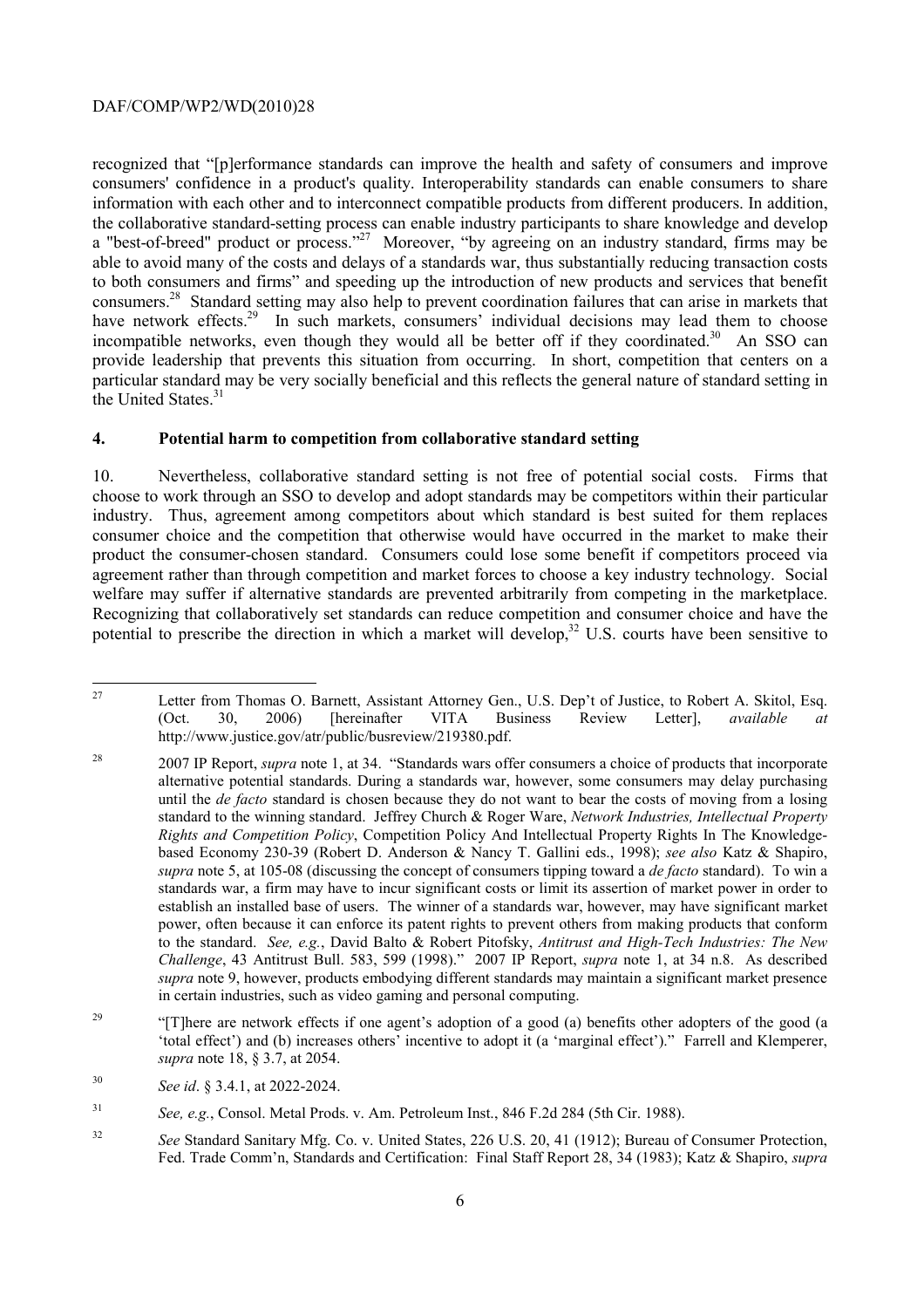resulting standard to gain competitive advantage over rivals.<sup>33</sup> In addition to enforcing the law, the FTC circumstances by other legal doctrines, such as patent, contract, and tort law.<sup>35</sup> antitrust issues that may arise in the context of collaboratively set standards. In a few cases, relative to the vast number of U.S.- based standards that have been set, they have found antitrust liability in circumstances involving the manipulation of the standard setting process or the improper use of the and the DOJ also have described their policy positions in reports and advisory opinions $34$  on key competition questions raised by standard setting. The Agencies apply the same general antitrust principles to all standard-setting activities regardless of industry sector. Generally, unless the standard-setting process is used as a sham to cloak naked price fixing or bid rigging, the Agencies analyze action during the standard-setting process under the rule of reason. Although antitrust law is the primary means of addressing competition concerns raised by standard setting, such concerns may be addressed under certain

## *4.1 Competition case law development*

 achievement of monopoly power through anticompetitive "hold up" tied to standard setting; and the exercise of market power through reneging on contract terms that reflect standard setting bargains. Key 11. As noted previously,<sup>36</sup> despite its potential procompetitive benefits, standard setting may also sometimes provide opportunities to distort the competitive process. U.S. court and agency decisions have long held that competition law may be applied to prevent harm to competition associated with standard setting. In particular, challenged conduct has included the anticompetitive exclusion of rivals; the cases representing these different categories are discussed below.

# *4.1.1 Anticompetitive exclusion involving standard setting*

 Association's certification tests for such products. The plaintiff claimed that its competing product had burners."<sup>38</sup> 12. The Supreme Court has condemned efforts by firms to use SSO proceedings as a means of excluding products produced by rivals. In the *Radiant Burners case*,<sup>37</sup> the Supreme Court considered allegations that manufacturers of gas burners had violated Section 1 of the Sherman Act, which prohibits concerted action that unreasonably restricts competition, by conspiring to manipulate the American Gas been effectively excluded from the market as a result of tests that were not based on objective standards; that competitors of those seeking certification improperly influenced the Association's decisions; and that the Association and its utility members agreed to refuse to sell gas for use in burners that were not certified. The trial court dismissed the complaint, but the Supreme Court reversed, stressing the potential for harm to competition, stating: "It is obvious that petitioner cannot sell its gas burners, whatever may be their virtues, if, because of the alleged conspiracy, the purchasers cannot buy gas for use in those

13. The Supreme Court has also held that an SSO itself may be liable for antitrust damages if its agents or employees collude with private parties to manipulate quality or safety standards to exclude a

|    | note 5, at 105-06; Richard Gilbert, Symposium on Compatibility: Incentives and Market Structure, 40 J.<br>Indus. Econ. 1 (1992). |  |
|----|----------------------------------------------------------------------------------------------------------------------------------|--|
| 33 | Key U.S. antitrust cases are discussed <i>infra</i> paragraphs 12-24.                                                            |  |

- <sup>34</sup>*See* the discussion of the 2007 IP Report, *supra* note 1, and of DOJ business review letters concerning *ex ante* licensing within SSOs, *infra* paragraphs 28-36.
- 35 <sup>35</sup>*See* discussion of pertinent cases *infra* paragraphs 38-40.
- 36 <sup>36</sup>*See supra* paragraphs 2 & 9.
- 37 Radiant Burners, Inc. v. Peoples Gas Light & Coke Co., 364 U.S. 656 (1961).
- <sup>38</sup>*Id.* at 659.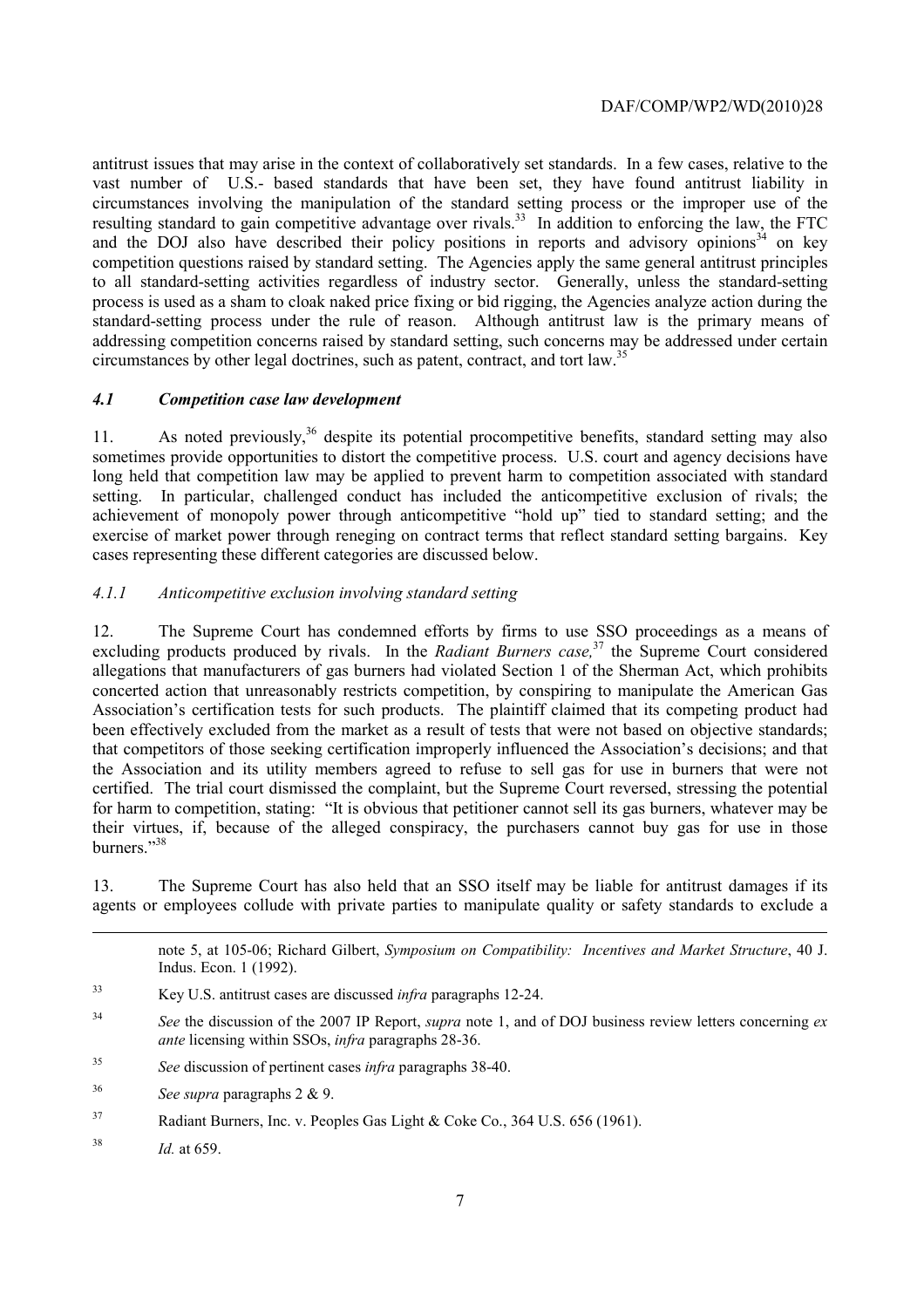competitor. In *Hydrolevel*,<sup>39</sup> the defendant was the American Society of Mechanical Engineers ("ASME"), an SSO that developed safety codes for boilers and other heavy equipment. One of ASME's members (a competitor of the plaintiff) persuaded the chairman of one of ASME's subcommittees to provide an unofficial (and unjustified) letter stating that plaintiff's product was unsafe. Thereafter, the competitor used that response to discourage customers from buying the plaintiff's product. Hydrolevel sued the employer of the subcommittee chairman, the competitor, and ASME for violating Section 1 of the Sherman Act. The Supreme Court affirmed a jury verdict against ASME, holding the SSO liable for the actions of its subcommittee chairman because he acted on the "apparent authority" of ASME to discourage customers from purchasing one competitor's water boiler safety device. The Supreme Court noted that ASME had not enacted any "meaningful safeguards" to try and prevent such actions.<sup>40</sup>

 codes widely adopted the NEC. In the 1970s, the NEC only certified electrical conduit made of steel. new NFPA members, whose only function would be to vote against Indian Head's PVC proposal. The 14. The *Allied Tube<sup>41</sup>* case involved an SSO conspiracy to exclude a rival technology The SSO, the National Fire Protection Association ("NFPA"), set in the National Electrical Code ("NEC") the specifications for electrical conduit used to carry electrical wire in buildings. Local government building Starting in 1980, however, plaintiff Indian Head Inc. began offering electrical conduit made of polyvinyl chloride ("PVC") and initiated a proposal to obtain NFPA approval to include PVC conduit as a type of electrical conduit in the 1981 edition of the NEC. Indian Head's proposal was scheduled for consideration at the 1980 annual NFPA meeting, where it could be rejected or adopted by a simple majority of the members present. Fearing that PVC would cut into their market, defendant Allied Tube and Conduit Corporation and other steel conduit makers collectively agreed to "pack" the 1980 NFPA meeting with new members' costs of attending were paid by the steel conduit conspirators. After the PVC proposal was voted down, Indian Head sued Allied Tube and the steel conduit conspirators. A jury held for Indian Head, finding Allied Tube and the others had "subverted" the NFPA consensus standard setting process and thereby illegally restrained trade in violation of Section 1 of the Sherman Antitrust Act. The Supreme Court affirmed the jury verdict. In so doing, it stressed that an SSO cannot validate the anticompetitive activities of its members simply by adopting rules that fail to provide safeguards sufficient to prevent the standard setting process from being biased by members with economic interests in restraining competition.

## *4.1.2 Anticompetitive "hold up" tied to standard setting*

15. More recently, antitrust issues have arisen in "collaborative standard setting as standards have increasingly incorporated technologies that are protected by intellectual property ("IP") rights. These issues involve the potential for 'hold up' by the owner of patented technology after its technology has been chosen by the SSO as a standard and others have incurred sunk costs that effectively increase the relative cost of switching to an alternative standard.<sup>42</sup> Before, or *ex ante*,<sup>43</sup> adoption of a standard, multiple

Am. Soc'v of Mech. Eng'rs v. Hydrolevel Corp., 456 U.S. 556 (1982).

 $40$ Id. at 570-73.

<sup>&</sup>lt;sup>41</sup> Allied Tube & Conduit Corp. v. Indian Head, Inc., 486 U.S. 492 (1988).

 Standard Setting Organizations: Evaluating the Anticompetitive Risks of Negotiating Intellectual Property so that they would have an essential patent but not have made a firm commitment ex ante on the terms on <sup>42</sup> "In the standard setting context, firms may make sunk investments in developing and implementing a standard that are specific to particular IP. To the extent that these investments are not redeployable using other IP, those developing and using the standard may be held up by the IP holders. *See* Carl Shapiro, Licensing Terms and Conditions Before a Standard Is Set (Nov. 6, 2002 Hr'g Tr.), at 15-16 ("In addition to the word 'hold-up,' opportunism is a word that's commonly used in the relevant economic literature, at least, which is [i]n transaction cost economics, the notion that somebody might wait, perhaps, until commitments were made and then seek to extract a high royalty or might try to steer things in a direction which it would be licensed."), http://www.ftc.gov/opp/intellect/021106ftctrans.pdf; see also Timothy J.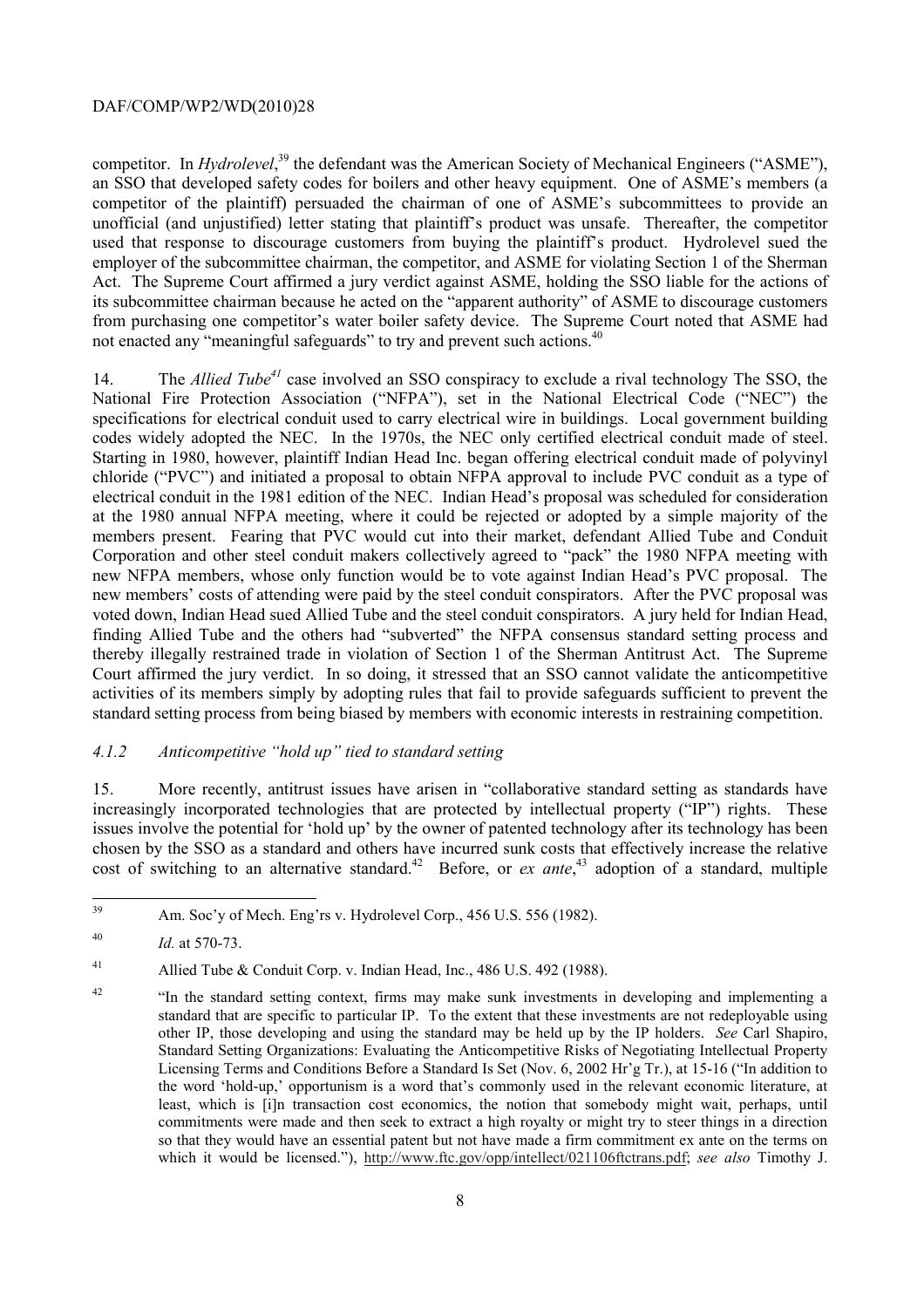technologies may compete to be incorporated into the standard under consideration."<sup>44</sup> Afterwards, unless they have protected themselves *ex ante*, users of the "winning" "technology may lack effective substitutes<sup>45</sup> precisely because the SSO chose it as the standard.<sup>46</sup> Thus, *ex post*, the owner of a patented technology necessary to implement the standard may have the power to extract higher royalties or other licensing terms that reflect the absence of competitive alternatives."<sup>47</sup> The users of the patented technology

1

 Muris, *The FTC and the Law of Monopolization*, 67 Antitrust L.J 693, 704-06 (2000) (describing factual considerations as to whether a company could engage in a hold up); *cf.* Benjamin Klein, *Market Power in Franchise Cases in the Wake of* Kodak: *Applying Post Contract Hold-Up Analysis to Vertical*  investment in developing and implementing standards." 2007 IP Report, *supra* note 1, at 35 n.11. A more the authors explain, "[h]old-up is a particular problem in the context of cooperative standard setting for two reasons. First, when standards are involved, an entire industry may make specific investments that are subject to hold-up. Second, coordination problems can make it especially hard to shift away from an holder's subsequent advantage . . . includes not only its technology's inherent advantage and the value of reconsideration by the SSO itself. However, SSO processes take a long time. . . . In the language of the *Relationships*, 67 Antitrust L.J. 283 (1999). Moreover, this hold up may cause firms to sink less detailed economic assessment of the costs of hold up in standard setting in the presence of patent rights is found in Joseph Farrell et al., *Standard Setting, Patents, and Hold-Up*, 74 Antitrust L. J. 603 (2007). As agreed-upon standard in response to excessive royalty demands. If each user's leading alternative to sticking with the standard is unilateral switching, and thus losing compatibility with others, then the patent the user's own sunk investments, but also the value of compatibility to the user. . . . In other cases, users' best alternative to ex post licenses may be a coordinated shift to a new standard, perhaps via economics of standards, hold-up can be severe if there is substantial (or strong) inertia. Moving from one standard to another is often costly and disruptive, and thus, it is ex post both normal and efficient for an industry to be reluctant to make such a shift. Of course, this does not imply that exploiting that reluctance is efficient." *Id.* at 616-17 (citations omitted).

- $43$  condition for hold up to occur is that the cost of switching to the best alternative standard must be greater than the benefits of switching to the best alternative standard." 2007 IP Report, *supra* note 1, at 35 n.12. "Whether and at what point hold up can occur will vary, depending on a variety of factors. A sufficient
- 44 *Nondiscriminatory (RAND) Royalties, Standards Selection, and Control of Market Power*, 73 Antitrust L. J. 1 (2005) (proposing that SSOs conduct *ex ante* auctions of their standards, where IP owners would *Standard Setting Organizations* (CEMFI Working Paper No. 0703, 2007), *available at* Id. at 35 n.11. See generally, e.g., Daniel G. Swanson & William J. Baumol, Reasonable and submit RAND commitments coupled with licensing terms and the standardization selection process then would be based on technological merit and price). For a critique of this proposal, *see* Damien Geradin, Anne Layne-Farrar, and A. Jorge Padilla, *The Ex Ante Auction Model for the Control of Market Power in*  ftp://ftp.cemfi.es/wp/07/0703.pdf.
- 45 "*See, e.g.*, Carl Shapiro & Hal r. Varian, Information Rules: A Strategic Guide To The Network Economy 103-34 (1999)." 2007 IP Report, *supra* note 1, at 36 n.14.
- 46 technology necessary to implement the SSO's standard may have little market power. *See, e.g.*, Apr. 18 royalty rates are too high may limit the owner to a competitive royalty rate." *Id.* at 36 n.15. 46 "Collaborative *de jure* standards sometimes face a market test for acceptance, just as *de facto* standards do. If a standard chosen by an SSO must compete with rival standards, then the owner of any patented Hr'g Tr. at 76 (Lemley). The opportunity for users of the SSO's standard to move to a rival standard if the
- royalties or other concessions from people who want to comply with the standard. Ex ante, the bargaining Report, *supra* note 1, at 36 n.16. Those higher royalties reflect the high costs of retooling production and <sup>47</sup> "Nov. 6 Hr'g Tr. at 15 (Shapiro) ("So, the notion of holdup would be that ex post there are very few choices, and a company that controls an essential patent is in a very strong bargaining position to extract positions are very different because, let's suppose, there would be maybe lots of choices . . . .")." 2007 IP ensuring compatibility with other components and products associated with choosing an alternative product design not compatible with the standard. Such costs are delineated in Mark Lemley and Carl Shapiro, *Patent Holdup and Royalty Stacking*, 85 Tex. L. Rev. 1991, 1992-3 (2007). Professors Lemley and Shapiro argue that the threat of hold up gives patent holders excessive bargaining power in component-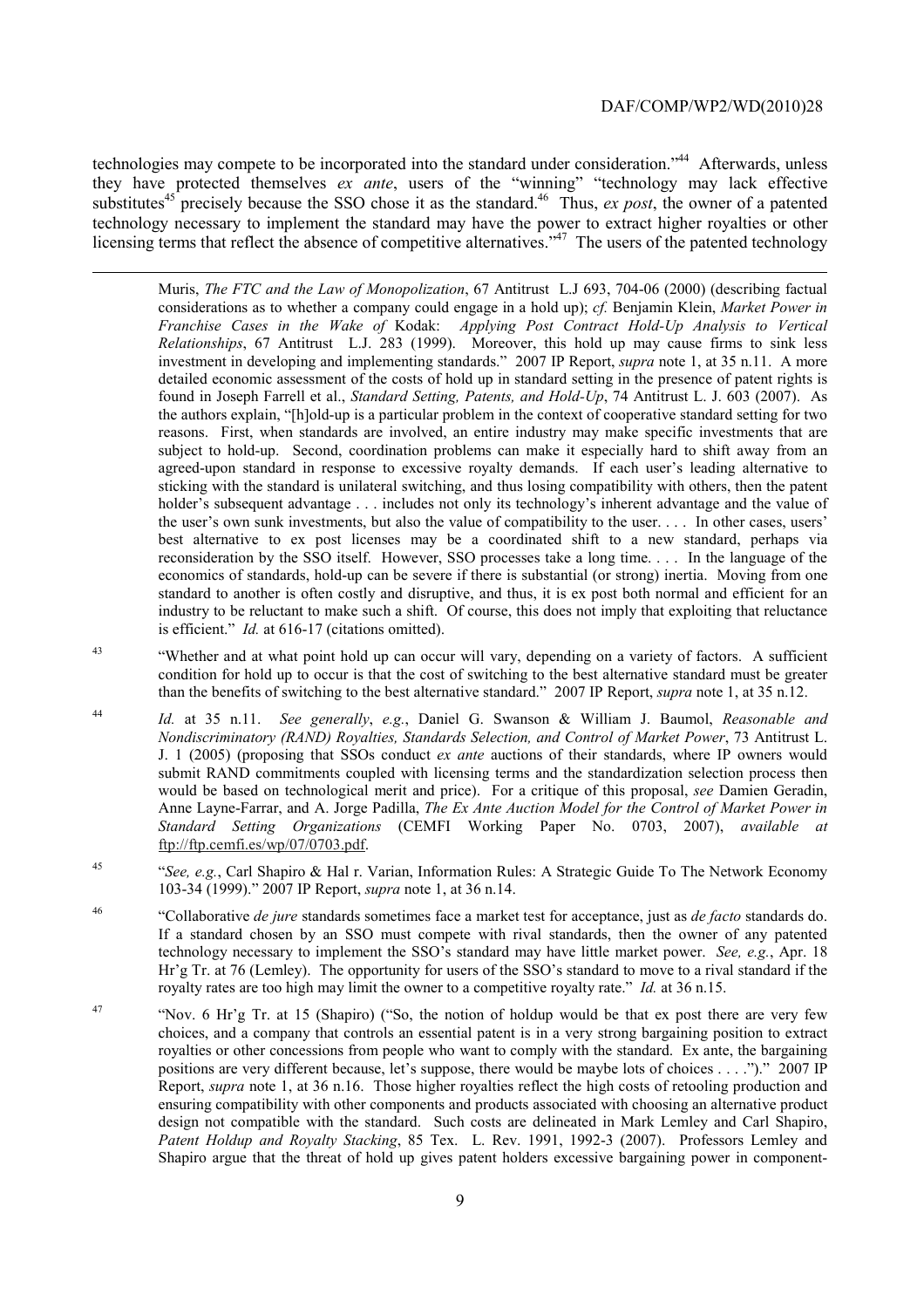do not receive the price benefits that competition between technologies can provide.<sup>48</sup> Consumers of the products using the standard would be harmed to the extent those higher royalties were passed on in the form of higher prices.49

16. "To mitigate this type of hold up, some SSOs require participants to disclose the existence of IP rights that may be infringed by the potential users of a standard in development.50 SSOs also may require SSO members to commit to license any of their IP that is essential to an SSO standard on "reasonable and nondiscriminatory" ("RAND") terms.<sup>551</sup> Some SSOs require or permit disclosure of maximum licensing terms "before selecting a particular technology as part of a standard."<sup>52</sup> A few SSOs (perhaps the most prominent being the World Wide Web Consortium, the international SSO that develops technical Internet standards) require that members' IP incorporated in standards be licensed on royalty-free terms.

17. The FTC has brought three cases that alleged anticompetitive manipulation of standards setting processes designed to achieve hold up under Section 5 of the FTC Act, which prohibits unfair methods of competition. In *Dell*,<sup>53</sup> "the FTC alleged that during an SSO's deliberations about a certain standard, Dell, a member of the SSO, had twice certified that it had no intellectual property relevant to the standard, and that the SSO adopted the standard based, in part, on Dell's certifications. After the SSO adopted the standard, Dell demanded royalties from those using its technology in connection with that standard. The [FTC] accepted a consent agreement under which Dell agreed not to enforce the patent in question against firms using it as part of the standard."54

18. *Rambus*55 involved a firm, Rambus, that participated in and then withdrew from involvement in the Joint Electronic Device Engineering Councils (JEDEC), an SSO comprised of major computer companies that developed standards for different classes of "dynamic random access memory" (DRAM) computer chips. JEDEC required that its members participate in good faith, and the FTC found that JEDEC's policies created the expectation that members would disclose patents and patent applications that

 merely because the infringer cannot separate the infringing component from the non-infringing ones" after based industries that allow the "patent owner to capture value that has nothing to do with its invention, it has sunk costs into the design and marketing of a product. *Id.* at 2010. *See also, e.g.*, Thomas F. Cotter, *Patent Holdup, Patent Remedies, and Antitrust Responses*, 34 J. Corp. L. 1151, 1160 (2009).

- 48 avoid making commitments. Users may also make inefficient investments to partially protect themselves 48 Moreover, hold up may impose other harms: "the *prospect* of hold-up may induce users to postpone or from possible hold-up." Farrell et al., *supra* note 42, at 615 (emphasis in the original).
- 49 raising prices. "For consumer harm to occur, it is not necessary that a hold up result in higher marginal In other words, the royalties that can result from hold up tax consumer welfare and can harm consumers by costs for producers. For example, higher lump sum or fixed royalties might discourage entry among firms that would produce the standardized product. The reduction in competition at the downstream level, and possible reduction in product adoption, might harm consumers." 2007 IP Report, *supra* note 1, at 36 n.17.
- patent fog stems from various aspects of [U.S.] patent policy[.]" Farrell et al., *supra* note 42, at 629.<br><sup>51</sup> 2007 IP Report, *supra* note 1, at 36. 50 Disclosure rules have limitations, however. "Disclosure, even of an issued patent, let alone of an application, does not clearly reveal what will eventually be held to be covered by a valid patent. This
- 
- 52  $Id$ .

-

- <sup>53</sup>*In re* Dell, 121 F.T.C. 616 (1998).
- 54 54 2007 IP Report, *supra* note 1, at 44. *See* Decision and Order, *In re* Dell, 121 F.T.C. at 618-23.
- <sup>55</sup>*In re* Rambus, Inc., Docket No. 9302 (Opinion of the Commission filed Aug. 2, 2006), *available at*  http://www.ftc.gov/os/adjpro/d9302/060802commissionopinion.pdf. The following discussion is based on the facts set forth in the FTC's opinion.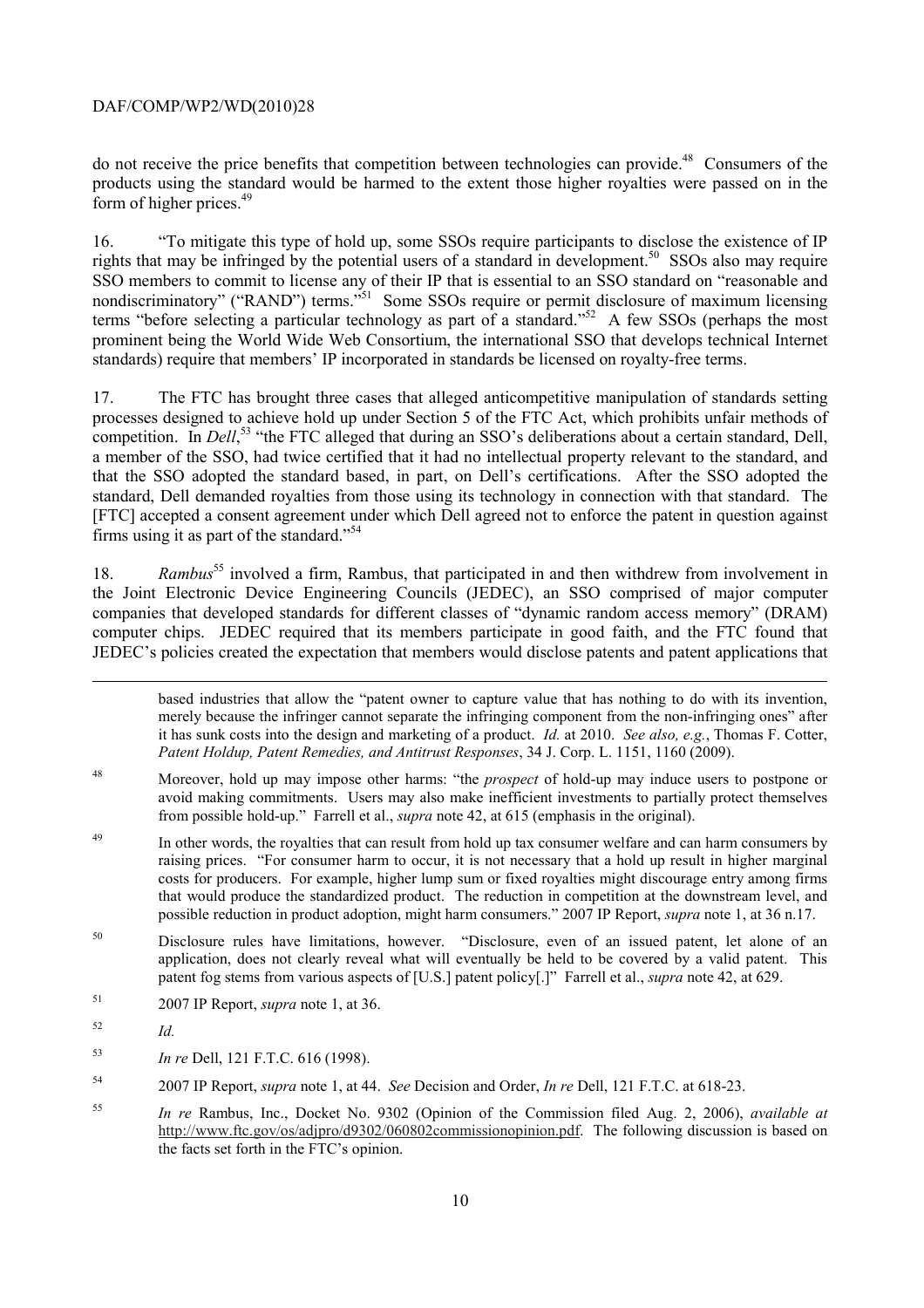later might be enforced against those practicing the JEDEC standards. In addition, JEDEC members were obligated to offer assurances to license patented technologies on RAND terms, before members voted to adopt a standard that would incorporate those technologies.

 Act. In a subsequent opinion and order on remedy in *Rambus*, 56 the FTC barred Rambus from making based on certain specified maximum allowable royalty rates. 19. The FTC found that Rambus violated section 5 of the FTC Act by engaging in deceptive conduct before JEDEC when it failed to disclose relevant patents and patent applications, and misled JEDEC members into believing that Rambus was not seeking patent rights that would cover implementations of JEDEC standards. The FTC further found that Rambus's actions contributed significantly to JEDEC's technology selections and that JEDEC's choice of standard contributed significantly to Rambus's acquisition of monopoly power. According to the FTC, the switching costs that developed as chip manufacturers became increasingly committed to the standard locked the industry in and rendered Rambus's monopoly power durable. The FTC concluded that Rambus unlawfully monopolized the markets for four technologies incorporated into the SSO's standards in violation of section 5 of the FTC future misrepresentations and omissions to SSOs and directed Rambus to license key patented technologies

overturned the FTC's decision and remanded the case to the FTC for further proceedings.<sup>57</sup> The court exclusionary, and thus to establish its claim that Rambus unlawfully monopolized the relevant markets."<sup>58</sup> 20. Rambus appealed, and a panel of the U.S. Court of Appeals for the District of Columbia opined that, if JEDEC, in the world that would have existed "but for" Rambus's deception, would have standardized the very same technologies, then Rambus's alleged deception could not be said to have had an effect on competition in violation of the antitrust laws. The court did not view JEDEC's loss of an opportunity to seek favorable RAND licensing terms as an "antitrust" harm. Because the FTC did not reject the possibility that JEDEC would have developed the same standard even absent Rambus's deceptive conduct, the court held that "the Commission failed to demonstrate that Rambus's conduct was The full D.C. Circuit Court of Appeals and the Supreme Court refused to review this decision, and the FTC ended the case by dismissing the complaint against Rambus.<sup>59</sup>

 an administrative complaint against the Union Oil Company of California ("Unocal") for allegedly refineries to become compliant with the new standards. Unocal then alleged that [those implementing] the 21. The third FTC case involved standards set by a state governmental body. "In 2003, the FTC filed misrepresenting information involving proposed low emissions gasoline standards in state regulatory proceedings" before the California Air Resources Board ("CARB").<sup>60</sup> "According to the complaint, Unocal presented research results in these proceedings that it had represented as non-proprietary, and [CARB] used these results in setting its standards. At the same time, Unocal was pursuing patent rights to cover these research results. The FTC's complaint asserted that Unocal misrepresented its proprietary interest in the standard until members of the refining industry had spent billions of dollars modifying their

 <sup>56</sup>*In re* Rambus, Inc., Docket No. 9302 (Opinion of the Commission on Remedy and Final Order, issued February 2, 2007, as modified April 27, 2007), *available at*  http://www.ftc.gov/os/adjpro/d9302/070205opinion.pdf.

<sup>57</sup> Rambus Inc. v. FTC, 522 F.3d 456 (D.C. Cir. 2008), *reh'g en banc denied* (Sept. 9, 2008), *cert. denied*, 129 S. Ct. 1318 (2009).

<sup>58</sup> <sup>58</sup>*Id.* at 467.

<sup>59</sup> The FTC dismissed its complaint against Rambus on May 12, 2009. *In re* Rambus, Inc., Docket No. 9302 (Order Returning Matter to Adjudication and Dismissing Complaint, May 12, 2009), *available at*  http://www.ftc.gov/os/adjpro/d9302/090512orderdismisscomplaint.pdf.

<sup>60 2007</sup> IP Report, *supra* note 1, at 45. *In re* Union Oil Company of California, Docket No. 9305 (Complaint, March 4, 2003), *available at* http://www.ftc.gov/os/adjpro/d9305/030304unocaladmincmplt.pdf.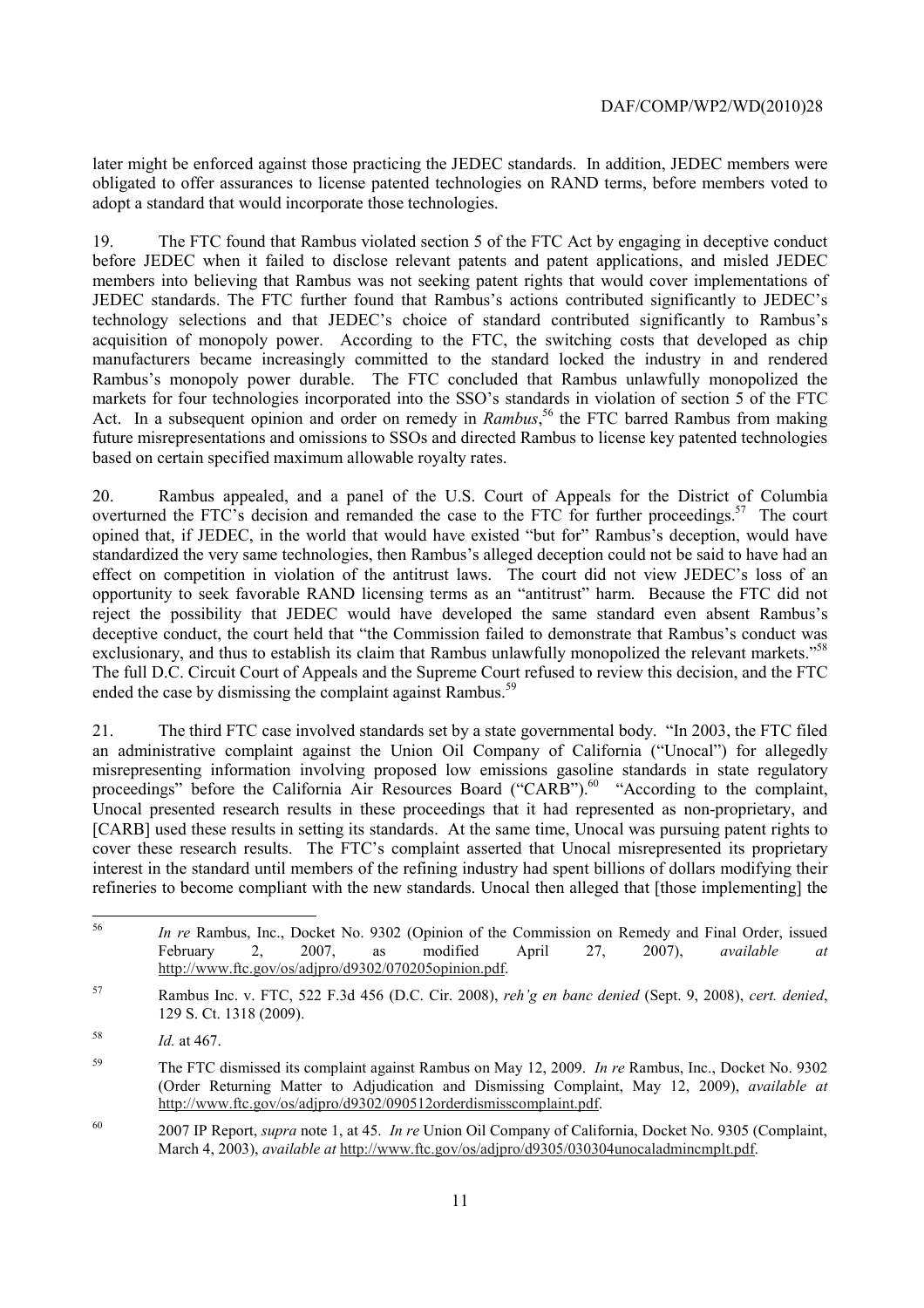new standards would infringe its patents. This conduct allegedly enabled Unocal to charge substantial royalties, costing consumers hundreds of millions of dollars per year. The Unocal matter settled as part of a larger dual consent agreement that allowed Chevron Corporation to acquire Unocal. Under the terms of the settlement, Unocal [agreed not] to enforce its patents related to the reformulated gasoline standard set by  $[CARB]$ ."<sup>61</sup>

committed to do during the standard setting process.<sup>62</sup> The court held that " $(1)$  in a consensus-oriented actionable anticompetitive conduct."<sup>63</sup> In so holding, the court favorably cited the FTC's discussion of the 22. Private antitrust cases also involve allegations of hold up tied to standard setting. A particularly significant example is the 2007 *Broadcom v. Qualcomm* decision, in which the U.S. Court of Appeals for the Third Circuit held that the district court erred in dismissing monopolization and attempted monopolization claims against a manufacturer of patented chipset technology based on its alleged failure to license its patented technology on fair, reasonable, and nondiscriminatory ("FRAND") terms as it had private standard-setting environment, (2) a patent holder's intentionally false promise to license essential proprietary technology on FRAND terms, (3) coupled with an SDO's reliance on that promise when including the technology in a standard, and (4) the patent holder's subsequent breach of that promise, is antitrust harm associated with standard setting hold ups, found in *Dell*, *Rambus*, and *Unocal*, discussed above.64 The court remanded the claims to the district court for proceedings to determine whether the claims could be proven. The parties agreed to settle this litigation in April 2009.

## *4.1.3 Obtaining market power by reneging on contract terms*

made to an SSO and subsequently relied upon by the market.<sup>65</sup> In January 2008, the FTC issued a and Electronics Engineers (IEEE).<sup>67</sup> National employees participated in IEEE meetings which led to the adoption of a new IEEE local area network data protocol standard known as "Fast Ethernet." The IEEE incorporated National's patented "NWay" technology within Fast Ethernet, in light of National's letter to 23. In its 2008 *N-Data* consent decree, the FTC condemned a breach of a licensing commitment complaint alleging that the N-Data company violated both prongs of section 5 of the FTC Act (unfair methods of competition and unfair acts or practices), based upon its assertion of patents obtained indirectly from National Semiconductor ("National").<sup>66</sup> In particular, the Complaint alleged that N-Data and its predecessor in interest, Vertical Networks, Inc. ("Vertical"), engaged in a prohibited course of conduct when they sought to break a patent licensing commitment made by National to the Institute of Electrical the IEEE offering to license NWay to any requesting party on a non-discriminatory basis. (The IEEE had considered adopting a Fast Ethernet standard without NWay.) National committed that the license would be paid-up and royalty-free after payment of a one-time fee of one thousand dollars. Subsequently National assigned the NWay patents to Vertical, and Vertical acknowledged that it had been informed that

*Id.* 

 $\overline{a}$ 

<sup>61 2007</sup> IP Report, *supra* note 1, at 45. *See* Statement of the Federal Trade Commission, *In re* Union Oil Company of California, Dkt. No. 9305 and Chevron/Unocal, File No. 051-0125 (June 10, 2005), *available at* www.ftc.gov/os/adjpro/d9305/050802statement.pdf.

<sup>62</sup> 62 Broadcom Corp. v. Qualcomm Inc.*,* 501 F.3d 297 (3d Cir. 2007).

<sup>63</sup>*Id.* at 314.

<sup>64</sup>*Id.* at 310-12.

<sup>65</sup>*In re* Negotiated Data Solutions, LLC, File No. 051-0094 (Sept. 23, 2008), electronic case file *available at*  http://www.ftc.gov/os/caselist/0510094/index.shtm.

<sup>66</sup> http://www.ftc.gov/os/caselist/0510094/080923ndscomplaint.pdf. The following factual summary is based 66 Complaint, *In re* Negotiated Data Solutions, LLC, File No. 051-0094 (2008), *available at*  on the FTC's complaint.

<sup>67</sup>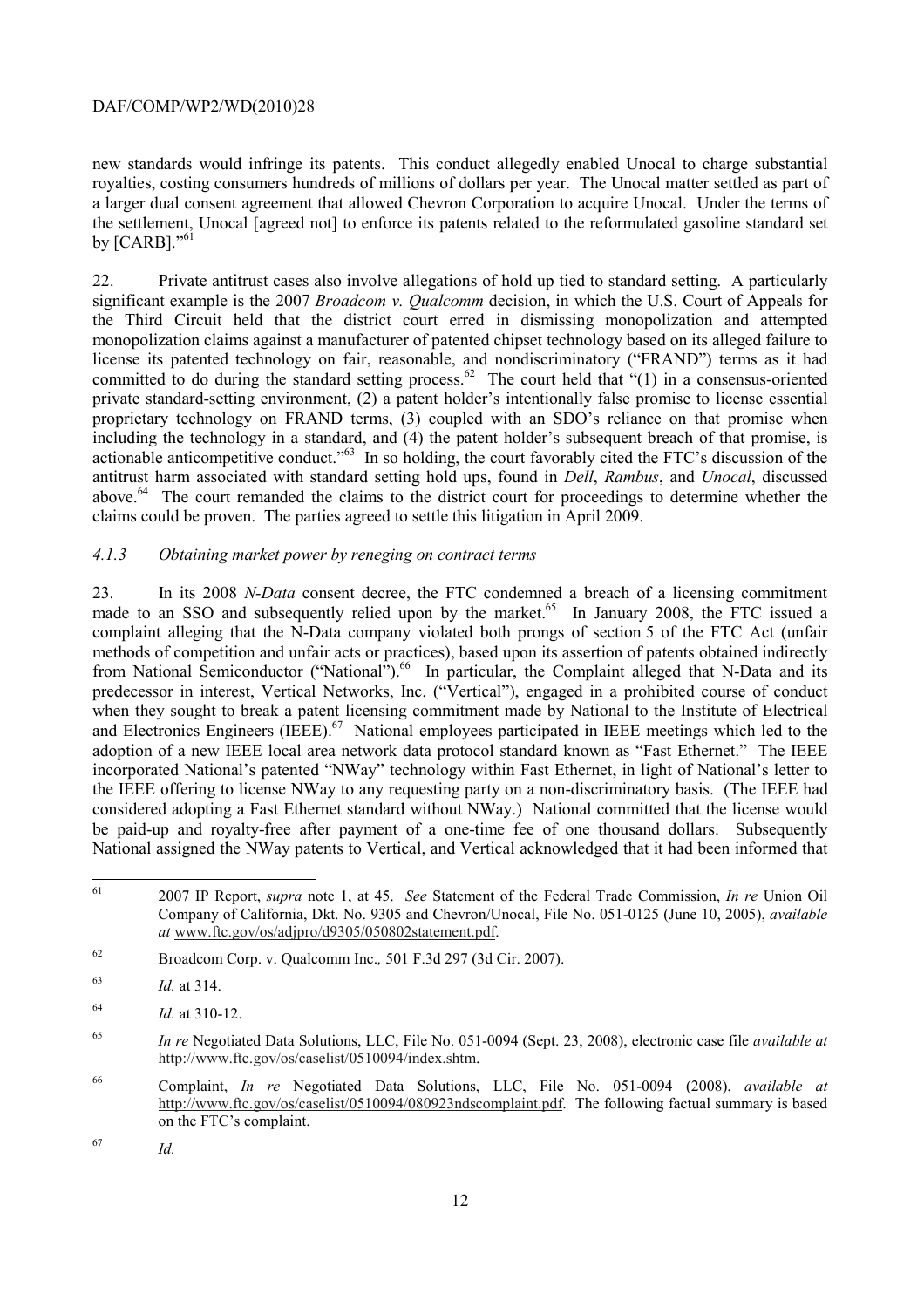those patents might be encumbered by National's actions and letter. Subsequently, however, Vertical sought licensing fees on a higher per-unit basis, and sued several companies that tendered one thousand dollar payments, per National's original offer. In 2003, Vertical assigned its patents to N-Data and ceased operations. N-Data continued sending notice letters and asserting the NWay patents in infringement suits.

the Fast Ethernet standard and reneging on a known commitment made by its predecessor in interest.<sup>68</sup> by raising the possibility of "opportunistic lawsuits." Consequently, firms would be less likely to rely on new or existing standards. Further, new standards might be adversely affected because SSOs would 24. An FTC majority found that N-Data engaged in an "unfair method of competition" under Section 5 of the FTC Act by engaging in patent hold up – specifically by exploiting the incorporation of NWay into According to the FTC, even if N-Data's actions did not violate the Sherman Antitrust Act because N-Data's alleged misconduct did not cause its monopoly power, N-Data's conduct still threatened to raise prices for an entire industry and to "subvert" the IEEE standard setting processin a way that endangered the viability of standard setting generally. N-Data's conduct threatened to reduce the value of standard setting unreasonably seek to avoid incorporating any patented technologies for fear of an N-Data like hold-up. The FTC also noted that National's prior licensing commitment was made to an industry-wide body, thereby involving numerous, injured third parties lacking privity with patentees and having mixed incentives to pass on royalties. Finally, the FTC also found that N-Data's behavior involved an "unfair act" under Section 5 of the FTC Act in that it caused (1) substantial consumer injury, (2) not outweighed by countervailing benefits, (3) which consumers could not reasonably have avoided. In settling these charges, N-Data agreed to be placed under an order prohibiting it from enforcing the N-Way patents unless it first offered a one thousand dollar one-time paid-up license – the license terms National had agreed to before NWay was incorporated into the Fast Ethernet standard.<sup>69</sup>

# *4.2 Competition policy guidance regarding ex ante licensing*

25. The Agencies have provided policy guidance to the private sector regarding actions they might take *ex ante* to avoid competitive problems associated with hold ups. That policy guidance is embodied in a 2007 Report jointly issued by the Agencies, and in specific DOJ "business review letters" responding to SSO proposals regarding *ex ante* patent licensing negotiations.

# *4.2.1 2007 report by the agencies on antitrust and intellectual property*

26. As part of its efforts to inform consumers, businesses, and intellectual property rights holders about how the DOJ and FTC view activities involving intellectual property in the broader context of competition, the agencies issued a joint report in April 2007 entitled ANTITRUST ENFORCEMENT AND INTELLECTUAL PROPERTY RIGHTS: PROMOTING INNOVATION AND COMPETITION ("Report").<sup>70</sup>

27. The Report was based on a series of hearings in 2002 that included comments from more than 300 stakeholders, including those with interests in biotechnology, computer hardware and software, the Internet, and pharmaceuticals, as well as independent investors, and leading scholars and practitioners in antitrust law, intellectual property law, and economics. Recognizing that intellectual property laws and antitrust laws share the common goals of "encouraging innovation, industry and competition," the agencies

 $68$ The following summary of the FTC majority's conclusions is based on *In re* Negotiated Data Solutions, LLC, File No. 051-0094 (2008), Statement of the Federal Trade Commission (Jan. 23, 2008), *available at*  http://www.ftc.gov/os/caselist/0510094/080122statement.pdf.

<sup>69</sup> <sup>69</sup>*In re* Negotiated Data Solutions, LLC, File No. 051-0094 (2008), Decision and Order (Sept. 22, 2008), *available at* http://www.ftc.gov/os/caselist/0510094/080923ndsdo.pdf.

<sup>70 2007</sup> IP Report, *supra* note 1.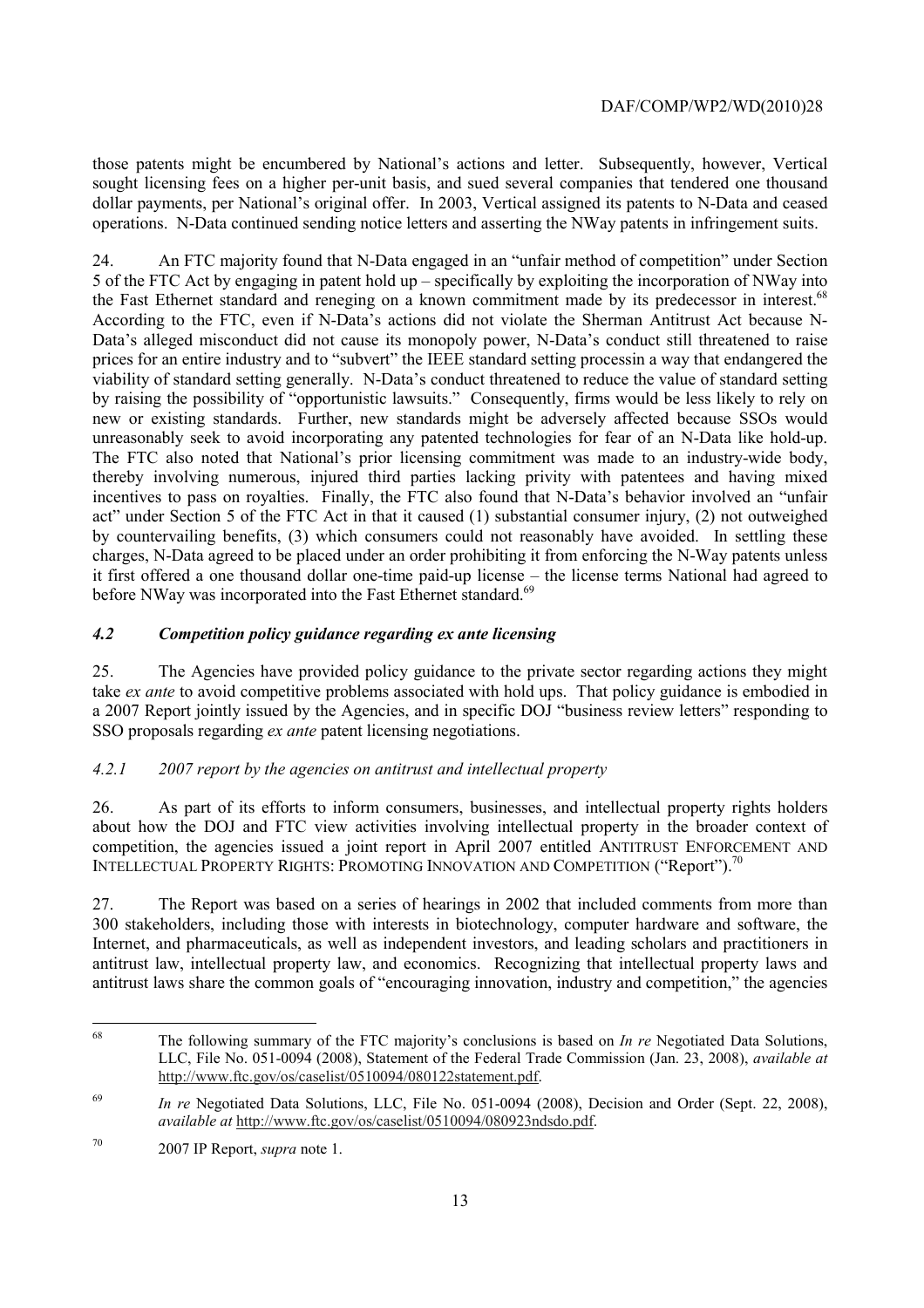Agencies would consider in applying a rule of reason analysis.<sup>71</sup> reported they will use a flexible rule of reason approach to determine antitrust liability for the vast majority of conduct involving intellectual property rights. In particular, the Report assessed potential of conduct involving intellectual property rights. procompetitive and anticompetitive ramifications of *ex ante* licensing negotiations within SSOs that the

rule of reason analysis."<sup>72</sup> *Ex ante* negotiations may, however, raise competition concerns in certain settings. "For example, such negotiations might be unreasonable if there were no viable alternatives to a technology."<sup>73</sup> 28. The Report examined joint negotiation of licensing terms by participants in SSOs before the standard is set and determined that such negotiations can be procompetitive. "In most cases, it is likely that the Agencies would find that joint *ex ante* activity undertaken by an SSO or its members to establish licensing terms as part of the standard-setting process is likely to confer substantial procompetitive benefits by avoiding hold up that could occur after a standard is set, and this would be an important element of a particular patented technology that is incorporated into a standard, the IP holder's market power was not enhanced by the standard, and all potential licensees refuse to license that particular patented technology except on agreed upon licensing terms. In such circumstances, the *ex ante* negotiation among potential licensees does not preserve competition among technologies that existed during the development of the standard but may instead simply eliminate competition among the potential licensees for the patented

29. The Report developed a rubric for assessing the competitive impact of various ways licensing terms might be disclosed and discussed within standard setting organizations.

body (without more) cannot be exclusionary conduct and therefore cannot violate section 2.  *individual SSO member and an individual intellectual property holder (without more) outside the "First, an IP holder's voluntary and unilateral disclosure of its licensing terms, including its royalty rate, is not a collective act subject to review under section 1 of the Sherman Act. Further, a unilateral announcement of a price before "selling" the technology to the standard setting becond, bilateral ex ante negotiations about licensing terms that take place between an auspices of the SSO also are unlikely to require any special antitrust scrutiny because IP rights holders are merely negotiating terms with individual buyers. Third, per se condemnation is not warranted for joint SSO activities that mitigate hold up and that take place before deciding which technology to include in a standard. Rather, the Agencies will apply the rule of reason when evaluating joint activities that mitigate hold up by allowing the "buyers" (members of the SSO who are potential licensees of the standard) to negotiate licensing terms with the "sellers" (the rival IP holders) before competition among the technologies ends and potentially confers market power (or additional market power) on the holder of the chosen technology. Such joint activities could take various forms, including joint ex ante licensing negotiations or an SSO rule that requires intellectual property holders to announce their intended (or maximum) licensing terms for technologies being considered for adoption in a standard."74* 

 71 Such negotiations would be condemned as illegal *per se* only if they involved "a sham to cover up naked agreements on the licensing terms each IP holder w[ould] offer the SSO" or an "effort by manufacturing rivals to fix the price of the standardized products they 's[old]'." 2007 IP Report, *supra* note 1at 55.

<sup>72</sup> *Id.* at 52.

<sup>73</sup> <sup>73</sup>*Id.* at 53.

<sup>74</sup> Id. at 54 (citations omitted).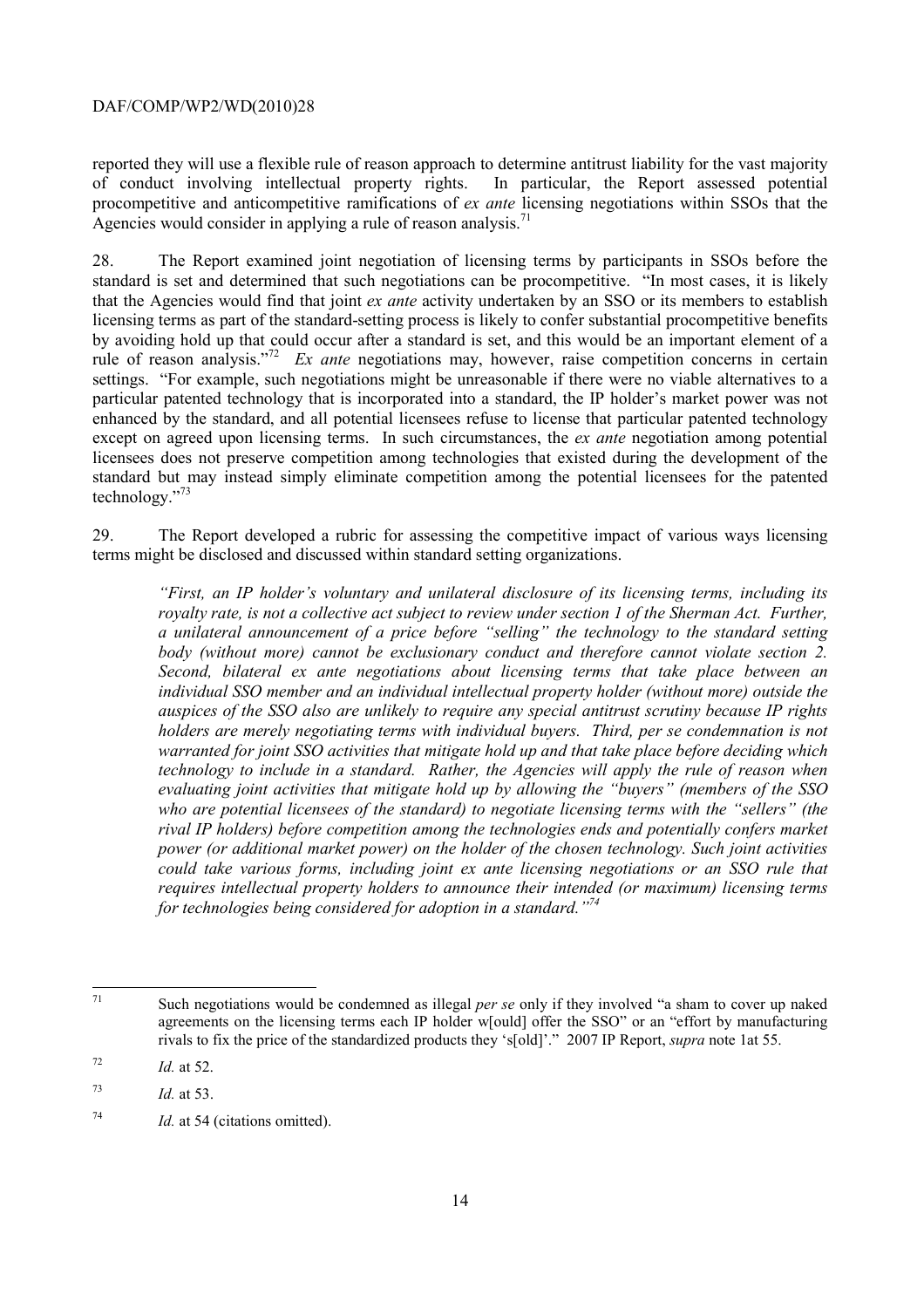# *4.2.2 DOJ business review letters on ex ante licensing*

 specific SSOs. In October 2006, DOJ issued a business review letter to the VMEbus International Trade which technologies to include in its standards.<sup>76</sup> 30. Competition policy guidance also is reflected in two DOJ business review letters<sup>75</sup> issued to Association ("VITA") stating that it did not intend to challenge VITA's proposed patent policy for its standard setting activities. Under the terms of the proposed policy, patent holders would be required to declare their own most restrictive licensing terms. Such declarations could potentially decrease the price of licenses for use under the standard if patent holders compete to increase the chance that their patented technology would be selected by the working group setting the standard. DOJ concluded that the policy would preserve the benefits of competition between alternative technologies, helping VITA to avoid hold up and to improve its decision making by broadening the basis on which working group members decide

31. DOJ also concluded that the policy's prohibition on joint negotiation or discussion of licensing terms among the working group members (or with third parties) meant that the price of licenses would not be anticompetitively depressed by the concerted action of working group members. DOJ noted that it likely would evaluate any antitrust concerns about such negotiations or discussions under the rule of reason because such actions could be procompetitive.

32. Pursuant to the VITA policy, actual licensing terms will continue to be determined bilaterally between the patent holder and each potential licensee, subject to the cap declared by the patent holder during the standard setting process. If SSO members use the patent policy procedures to fix the prices of downstream products, or if patent holders decide to rig their declarations of most restrictive licensing terms, DOJ would not hesitate to challenge such activities as *per se* illegal.

33. After the Department issued its business review letter to VITA, DOJ received a request for a business review letter from IEEE and its standards association, IEEE-SA, asking DOJ for its views on IEEE-SA's proposed patent policy.<sup>77</sup> This policy, which IEEE believed would ensure the wide adoption of IEEE standards, provided patent holders the option of making a voluntary assurance about their intended maximum royalty rates and most restrictive licensing terms, made all licensing assurances by patent holders irrevocable, and made such assurances binding on future owners of the patents.

34. In April 2007, DOJ issued a favorable business review letter to IEEE, concluding that IEEE's proposed policy could generate benefits similar to those generated by VITA's proposed policy, even though IEEE's proposal does not require patent holders to publicly commit to their most restrictive licensing terms. Patent holders could compete on licensing terms to increase the likelihood of being selected for the standard. The basis for the decision-making of the working group could be expanded, and the development, implementation, and adoption of IEEE standards could take place faster. The policy might also decrease patent litigation after the standard is set. DOJ also noted that SSOs may legitimately choose not to adopt patent policies like IEEE's or VITA's and that experimentation and competition between SSOs in this area should help determine over time which policies will work best in particular contexts.

l

Under DOJ's business review letter procedures, "persons concerned about the legality under the antitrust laws of proposed business conduct can request the Department's Antitrust Division to state its current enforcement intentions with respect to that conduct." Press Release, U.S. Dep't of Justice, Pilot Program Announced to Expedite Business Review Process (Dec. 1, 1992), *available at*  http://www.justice.gov/atr/public/busreview/201659a.pdf.

<sup>76</sup> 76 VITA Business Review Letter, *supra* note 27.

<sup>77</sup> Letter from Thomas O. Barnett, Assistant Attorney Gen., U.S. Dep't of Justice, to Michael A. Lindsey, Esq., Dorsey & Whitney LLP (Apr. 30, 2007), *available at* http://www.atrnet.gov/subdocs/222978.pdf.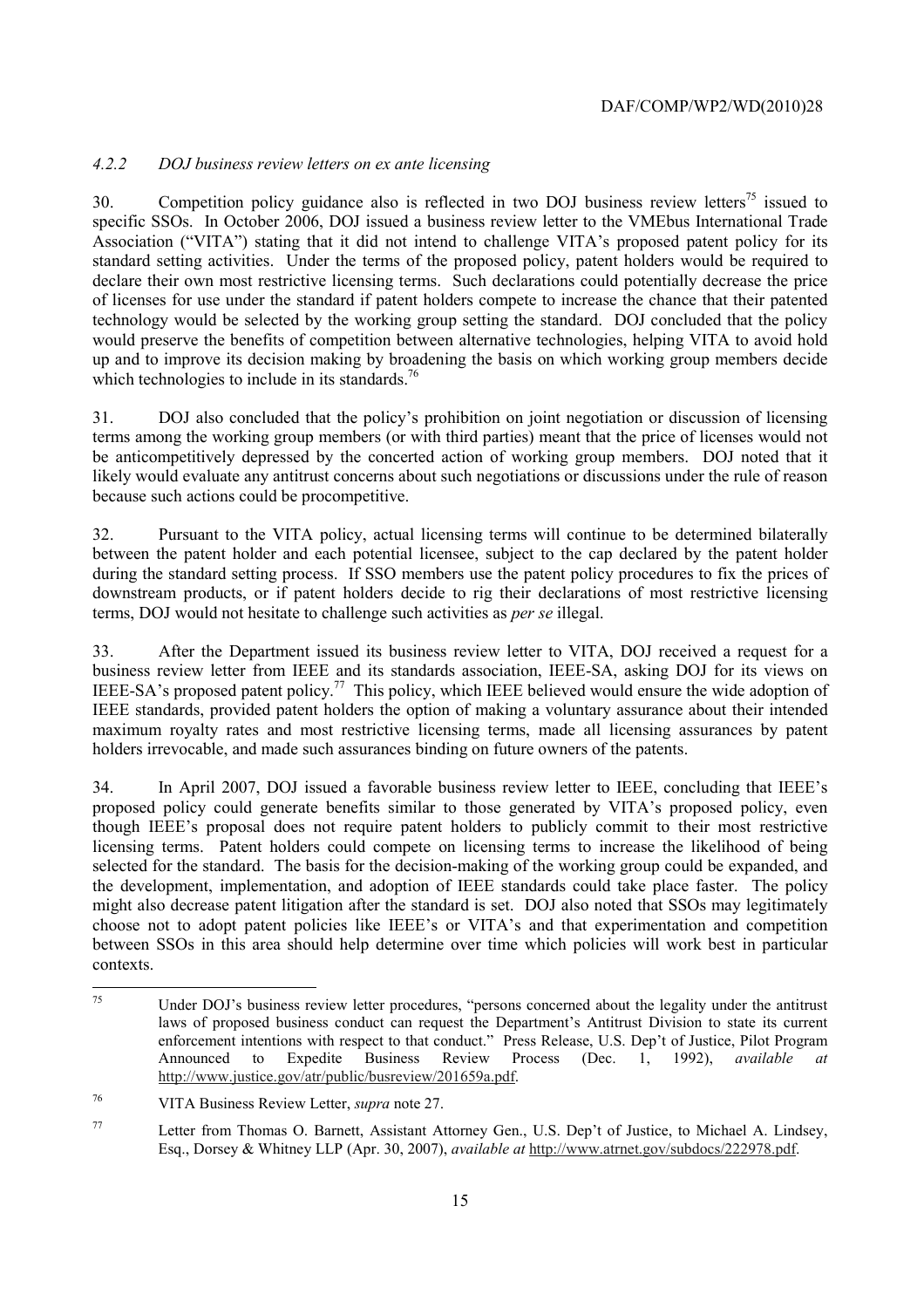## *4.3 Non-competition law cases*

35. In the U.S., the harm to competition arising out of standard setting activities also has been dealt with in cases not involving the application of competition law. Representative examples of such cases are set forth below.

 connection with its participation in the Joint Video Team ("JVT") SSO; (2) that it breached this duty 36. Equitable patent law defenses may be invoked to combat anticompetitive hold up. In *Qualcomm v. Broadcom*<sup>78</sup>, the U.S. Court of Appeals for the Federal Circuit held that a federal district court properly ruled that Qualcomm (1) had a duty to disclose certain patents related to video compression technology in through silence; and (3) that this breach of duty constituted misconduct that sharply limited Qualcomm's ability to enforce its patent rights. Qualcomm had sued Broadcom for infringement of certain patents incorporated into the "H.264" JVT standard. The district court found that JVT participants treated JVT's policies as imposing a duty of patent disclosure upon participants, that Qualcomm's patents "reasonably might be necessary" to practice the H.264 standard, and that a proper remedy for Qualcomm's breach of disclosure duty was to make the patents unenforceable against the world.<sup>79</sup> The Federal Circuit agreed with the district court's ruling that Qualcomm had 'impliedly waived' assertion of its patent rights through its misconduct, that Qualcomm was "equitably estopped" from enforcing its patents against Broadcom, but determined that the remedy should be limited to render the patents in question unenforceable only against the H.264 standard, not against the world (i.e., Qualcomm could enforce these patents against firms making products not covered by the standard).

37. The breadth and detail of the Federal Circuit's *Qualcomm v. Broadcom* holding (and the fact that it was handed down by the one U.S. Federal Court of Appeals with jurisdiction over patent-related complaints) indicates that users of a standard may be able to avoid anticompetitive hold up without invoking antitrust law, if they can show that a patentee whose patents apply to the standard violated SSO disclosure rules. When explicit patentee misconduct can be shown,<sup>80</sup> U.S. patent law doctrine does provide some leeway for combating serious harms to the competitive process stemming from SSO activities.

38. Finally, some scholars have highlighted the possibility that contract and tort law may in appropriate instances be used to combat hold ups that harm competition.<sup>81</sup> With regard to contracts, "both the Uniform Commercial Code and Restatement (2nd) of Contracts require that [a contract] . . . modification be made in 'good faith' by the transacting parties, which would include factors such as losses suffered by the parties under the current terms and market changes since formation of the original agreement. These doctrines can, in principle, be applied to minimize hold up behavior by identifying

 $78$ 78 Qualcomm Inc. v. Broadcom Corp., 548 F.3d 1004 (Fed. Cir. 2008). This is distinct from the 2007 *Qualcomm v. Broadcom* case, discussed *supra* paragraph 22.

 Federal Circuit found that the factual record showed that Rambus's claimed technology did not fall within the JEDEC SSO's disclosure duty, and that therefore substantial evidence did not support a jury's verdict <sup>79</sup> The Federal Circuit had previously held in Rambus Inc. v. Infineon Technologies AG, 318 F.3d 1081 (Fed. Cir 2003), that an SSO-imposed duty to disclose patents or patent applications only extends to patent claims that "reasonably might be necessary" to practice the standard in question. In the *Infineon* case, the that Rambus had breached its disclosure duty.

 deny Rambus an injunction after patent infringement liability was found. <sup>80</sup>*See*, *e.g.*, Hynix Semiconductor, Inc. v*.* Rambus, Inc., 2009 U.S. Dist. Lexis 13530 (N.D. Cal. Feb. 23, 2009) and Micron Technology, Inc. v*.* Rambus, Inc., 2009 U.S. Dist. Lexis 1260 (D. Del. Jan 9, 2009) (injunction requested by patentee denied and patents ruled unenforceable in the face of "obstructive" or "misleading" conduct that included spoliation of evidence). The misconduct cited in *Hynix* led the court to

*Antitrust: An Application to Patent Holdup*, 5 J. Competition L. & Econ. 469, 506-516 (2009).<br>
16 <sup>81</sup>*See* Bruce H. Kobayashi and Joshua D. Wright, *Federalism, Substantive Preemption, and Limits on*